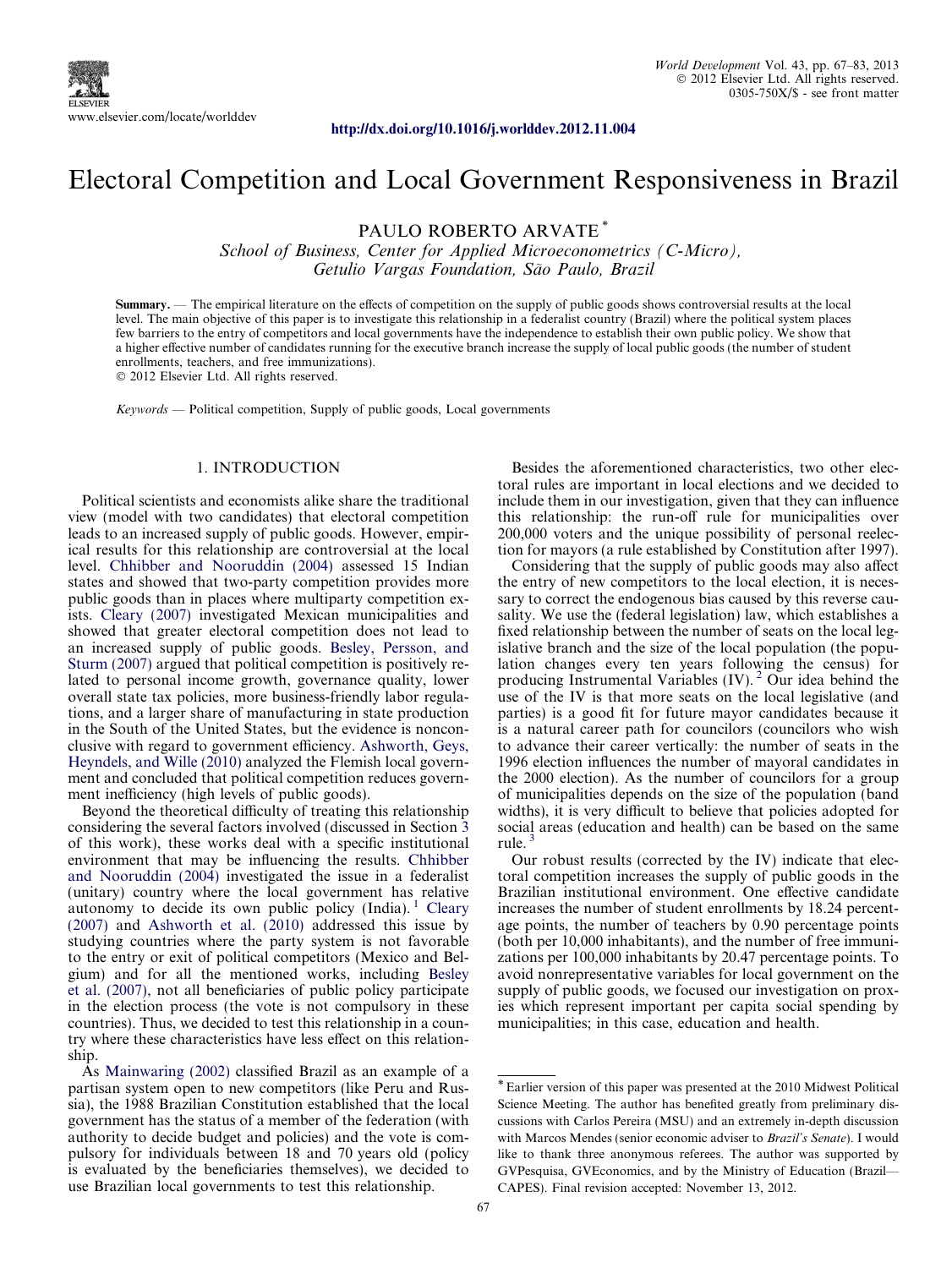Although the literature (as will be seen in Section 2—theoretic and empirical) developed arguments showing the importance either ex-ante or ex-post of the number of effective candidates as a measure of competition, in our investigation it is not very clear which measure is more important for technical reasons. Although for both cases, the correlation between the number of local legislative body (parties) in the election before and the number of effective candidates in the subsequent mayor election is positive, the IV was strong for the measure ex-ante and weak for a measure ex-post (with weak instruments, significance tests are incorrect in terms of size and confidence intervals are wrong). Thus, we choose to focus only on the result of the ex-ante number of effective candidates. Our results show the municipalities where the run-off rule is valid, the effective number of candidates is higher, and the supply of public goods is also higher for the public goods used as proxy when compared to the municipalities, which do not have this rule. Finally, the term limit rule (one personal reelection for all mayors) does not affect the results.

The remainder of the paper is organized as follows: Section 2 shows the advantages of Brazilian local governments as an important case study for testing the relationship between political competition and the supply of public goods. Section 3 presents the theoretical literature on the relationship between political competition and the supply of public goods. We show in this section the set of hypotheses which we tested. Since our work is basically an empirical investigation, we decided to add the empirical results found in the literature on the discussion of hypotheses which are tested. We also try to focus our development more carefully on theoretical literature, which considers electoral competition based on the number of candidates, since this is our main empirical variable. Section 4 presents the data used in our investigation, including the way in which the variables are constructed. Section 5 explains the empirical strategy. Section 6 shows the results of our investigation and the last section presents the summary of our investigation.

# 2. THE INSTITUTIONAL ADVANTAGES OF THE BRAZILIAN CASE

Brazil is a federalist country with three government levels: federal, 27 state governments, one of which is a Federal District (the national capital), and almost 5700 municipalities. Unlike Mexico, which went through a long period of singleparty dominance ([Hecock, 2006](#page-15-0) and [Cleary, 2007\)](#page-15-0), but similar to other Latin American countries, such as Argentina, Uruguay, and Chile that lived under dictatorships, Brazil states in its Constitution of 1988 that municipalities enjoy the status of federation members (not subordinated to states or to the federal government). On budgetary matters it states that the local executive formulates its own budget proposals (including tax and expenditure), $4$  and the local legislative branch approves them and checks where expenditure occurs. Unlike Indian sub-national governments, for instance, Brazilian local governments, with their executive and legislative branches have sufficient independence over their actions.<sup>5, 6</sup> There is strong evidence that public policy determination is concentrated in the hands of local executives [\(Samuels, 1997\)](#page-15-0). Countries where the local government does not enjoy such autonomy, or has it only partially, may affect investigations into the relationship between competition and the supply of public goods.

Following the line of budget autonomy, mayors and council members in municipalities are chosen by local voters simultaneously for a four-year (fixed) term. The New Constitutional rules establish that mayors are chosen in one round (majority system) for municipalities with fewer than 200,000 registered voters and in two rounds for municipalities over 200,000 registered voters, if no mayoral candidate achieves a majority of valid votes in the first-round (50% plus one). A constitutional amendment of 1997 defines that mayors can be reelected (personal reelection establishes a new term limit rule). Local legislators are elected through an open-list proportional representation system (voters can order the list of either candidates or parties). The open-list ensures that individual candidate strategies are dominant and that party coalitions are difficult to achieve ([Samuels, 1997\)](#page-15-0). Countries where local leaders are not evaluated by local voters may complicate this type of investigation.

Besides both local budgetary autonomy and choice of leader, another important characteristic of the Brazilian political system is the mobility of local politicians (horizontally and vertically), which can be correlated with the level of competition in each municipality.  $8$  A good example for understanding this situation is to observe the career possibilities of a mayor at the end of his/her term. He/she has the following choices:  $\frac{9}{2}$ 

(1) Giving up their political career altogether;

(2) Running for councilor (a municipal role of lesser importance);

(3) Running for mayor in another municipality;  $10$ 

(4) Running for reelection;

(5) Spending two years without a mandate, while awaiting the opportunity to run for a different position at the state or federal level.

It is clear that choice #5 will be deemed subordinate to choice #3 and #4 and, therefore, disregarded. This is because incumbent mayors can run for a different office at any time. For a politician who is aiming to advance his or her career by attempting state or federal office, the best choice is to run either for reelection as mayor or for election as mayor in another municipality (choice #3 and #4) and, two years later, use their status as mayor (media exposure, administrative accomplishments, public funds) to launch a more ambitious candidature with higher stakes involved. Spending two years in limbo to then return to the political scene in pursuit of a higher position is not common practice in Brazilian politics. In the same way, choice #2, in turn, is practically equivalent to giving up the political career (choice #1), due to the great difference in status between the office of mayor and that of councilor. This choice, besides being statistically irrelevant (only 12 cases in a universe of over 5000 observations), indicates that the individual has a very poor chance of reelection and advancement as a politician. Thus, choices #3 and #4 are the most practicable for mayors and, with this example, it is possible to understand why the mobility of a local politician cannot be ignored in our investigation.

However, without a system which allows for the choice of politicians to be individually satisfied, their wishes could be blocked. The fact is this does not occur. The other face of mobility corresponds to an open and individualistic political system. There is a large number of parties and weak control<br>by parties over their members.<sup>11, 12</sup> Our sample does not contradict this statement. The [Table 1](#page-2-0) below shows the names of 23 parties as well as the number of municipalities each party occupied in the 2001–04 term.

In the full sample, five parties (PMDB, PFL, PSDB, PPB and PT) held 75.14% of the local executive branches, while the effective number of candidates in the 2000 elections was 2.21.

Unlike Mexico, India, Belgium, and the United States, it is not possible to forget that the principal beneficiaries of public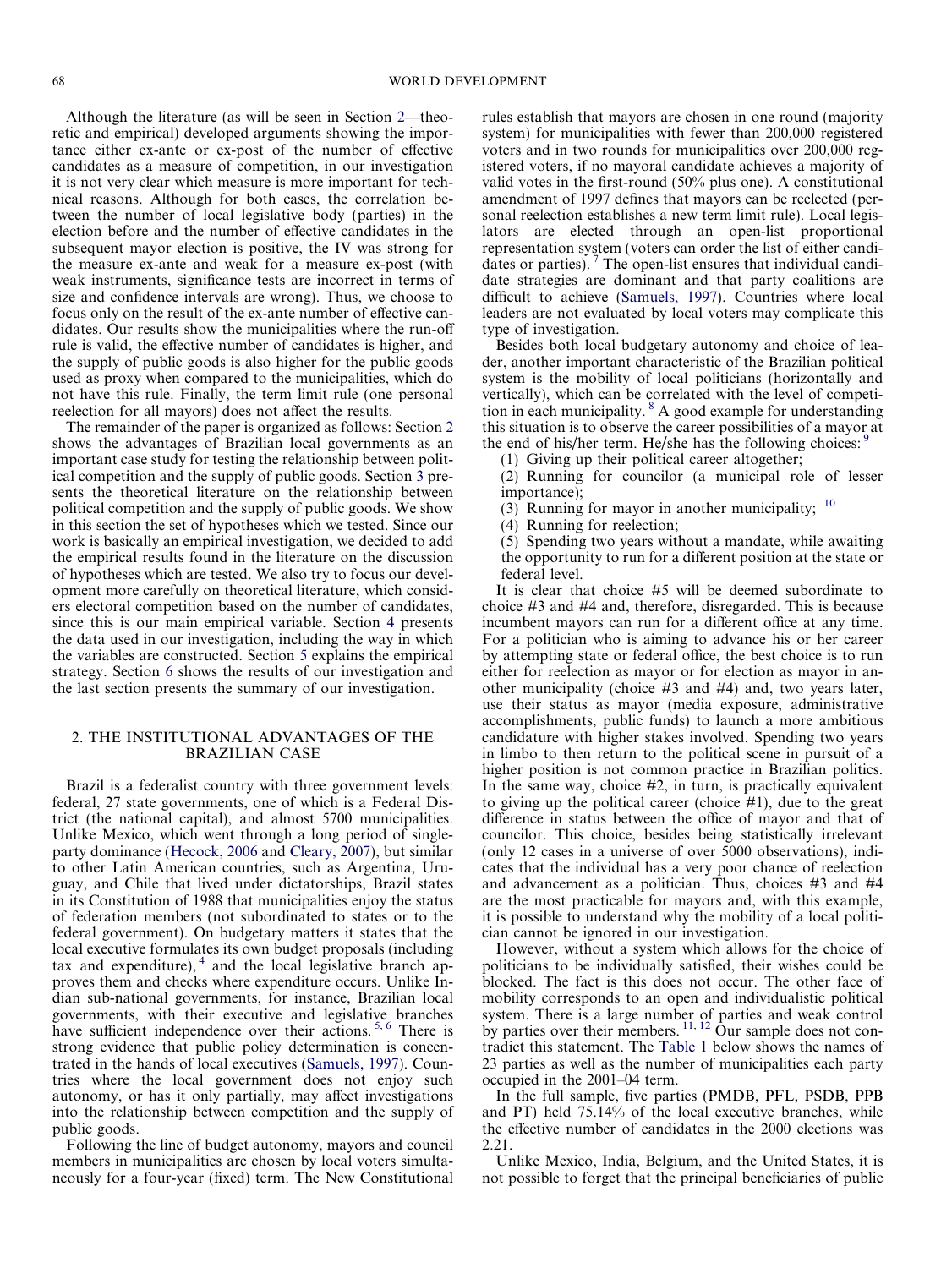<span id="page-2-0"></span>

| Party       |      |            | Party |            | Party |             | Party | Party   |      |  |
|-------------|------|------------|-------|------------|-------|-------------|-------|---------|------|--|
| <b>PMDB</b> | 1245 | PTB        | 397   | PSD        | 119   | <b>PMN</b>  | 14    | PRN     |      |  |
| PFL         | 1024 | PDT        | 282   | PSC        | 33    | <b>PHS</b>  |       | PC DO B |      |  |
| <b>PSDB</b> | 980  | PL         | 233   | PSL        | 25    | PT do B     |       | PAN     |      |  |
| <b>PPB</b>  | 601  | <b>PPS</b> | 164   | PRP        | 16    | <b>PRTB</b> |       | Total   | 5910 |  |
| PT          | 591  | <b>PSB</b> | 133   | <b>PST</b> |       | PTN         |       |         |      |  |

Table 1. Names of the parties and the number of municipalities which the party held in the initial sample Source: IPEA [\(www.ipeadata.gov.br](http://www.ipeadata.gov.br))

policy actually participate in the elections. Voting is compulsory in Brazil for all individuals between the ages of 18 and 70 years. <sup>13</sup> In countries without the formal obligation to vote, politicians might not take into account the preferences of voters who decided not to participate in the democratic game.<sup>14</sup> Running for executive (local) mayor is also a natural path for councilors' career wishes.

Thus, autonomy regarding budgetary decisions, the autonomy of choice of their leaders, a political system which permits the mobility that politicians wish for and compulsory participation in the election of valid voters make Brazilian local governments an important place for testing the relationship between political competition and the supply of public goods.

### 3. THE RELATIONSHIP BETWEEN POLITICAL COM-PETITION AND THE SUPPLY OF PUBLIC GOODS

It is no easy task finding a direct relationship between electoral competition and the supply of public goods in theoretical literature because this relationship can be influenced by several factors, such as information about candidates (a popularity bias, for instance, showing in [Polo, 1998](#page-15-0)), problems of commitment between the electoral platform of candidates, and their achievements as incumbents [\(Polo, 1998; Svensson,](#page-15-0) [2005](#page-15-0)), rules of the electoral system (plurality and run-off rules: [Amorim Neto & Cox, 1997; Benoit, 2002; Cox,1997; Osborne](#page-14-0) [& Slivinsky, 1996; Taagepera & Shugart, 1993\)](#page-14-0), interest groups ([Grossman & Helpman, 1996; Lizzeri & Persico,](#page-15-0) [2005; Svensson, 2005](#page-15-0)), number of candidates (multiparty) involved on the electoral process [\(Besley & Coates, 1997; Lind](#page-14-0)[beck & Weibull, 1988; Osborne & Slivinsky, 1996; Polo, 1998\)](#page-14-0), and the institutional environment ([Besley et al., 2007\)](#page-14-0).

Considering the Brazilian institutional characteristics shown in the section before, we decided to develop our investigation based on four hypotheses. The first discusses the direct effect of political competition (considering that our measure of competition is the number of candidates) on the supply of public goods. The second shows the necessity of discussing the "temporal nature" of competition on the supply of public goods: present or future. The third and fourth highlight the possible effect of two specific electoral rules (the rules of plurality vs. run-off rule and the term limit) on our main relationship.

Hypothesis 1. Electoral competition increases the supply of public goodsIn the theoretical literature we observe that the effect of the number of candidates on the definition of policy (the supply of public goods) is controversial.

The most traditional model of political competition on the definition of policy occurs within the context of spatial voting models (with two parties). [Downs \(1957\)](#page-15-0) and [Lindbeck and](#page-15-0) [Weibull \(1988\)](#page-15-0) show that when there is competition the parties announce their electoral platform of public policy simultaneously and noncooperatively to the voters (the second article works with swing voters), and the winner is the competitor who offers socially optimal public policies (the weighted sum of voter's preferences in the first case or groups that differ in voting behavior in the second case).  $^{16, 17, 18}$  Therefore, there is no rent for the winner in the office.

Following the tradition of the Chicago School (the tradition of treating political markets as competitive economic markets where the larger number of candidates can reduce the rent of politicians in office and increase the supply of public goods), <sup>19</sup> [Polo \(1998\)](#page-15-0) builds a model showing that the number of competitors can be beneficial to the supply of public goods. The main idea is that the higher number of competitors increases the supply of public goods because they reduce the rent that the candidates expect to obtain when someone is in office. Unlike [Downs \(1957\)](#page-15-0) and [Lindbeck and Weibull's \(1988\)](#page-15-0) models, rent is possible for the candidates in the electoral process because the popularity of candidates with voters is not known. A popularity bias of candidates (a distribution function of candidates' attributes) permits the existence of rent. In this uncertain environment, this distribution function is fundamental for establishing the relationship between the number of candidates and the amount of public goods offered. If it is normally distributed, a higher number of candidates  $(n \text{ candi-})$ dates) contributes to dissipating the rents totally and the elected candidates will offer the maximum public goods. On the other hand, if the distribution of the biases of personal popularity is more dispersed, like a double exponential distribution, rent may persist even with a great number of candidates. In this case, the supply of public goods offered will be lower.  $^{20}$ 

[Lizzeri and Persico \(2005\)](#page-15-0) are not convinced of the benefits of the number of parties on the supply of public goods. They resort to [Myerson's idea \(1993\)](#page-15-0) about parties (the expansion of political parties leads to policies that are exclusive to each group in society), emphasizing the concept of inefficiency associated with the type of government expenditure (the inefficiency is associated with, for instance, pork barrel projects).<sup>21</sup> Equilibrium depends on the relationship between the number of parties and expenditure ("when there are many competing parties, the electoral base of each party tends to be smaller. To cater to their narrow support base, politicians will find it expedient to promise pork-barrel policies with narrow appeal rather than policies which benefit the electorate at large; the resulting policies will benefit the supporters of the winning politician, but will not maximize aggregate welfare," page 1319). If the result means that the number of parties converge to infinite, the public good (a good with diffuse benefits) is never offered.

If there is theoretical controversy on the issue of the number of candidates and the supply of public goods, the empirical literature is not different on studies between countries (taking advantage of using institutional difference as being characteristic of electoral competition) and in countries (local governments). The works between countries use social spending as the best "proxy" for public goods because it is very difficult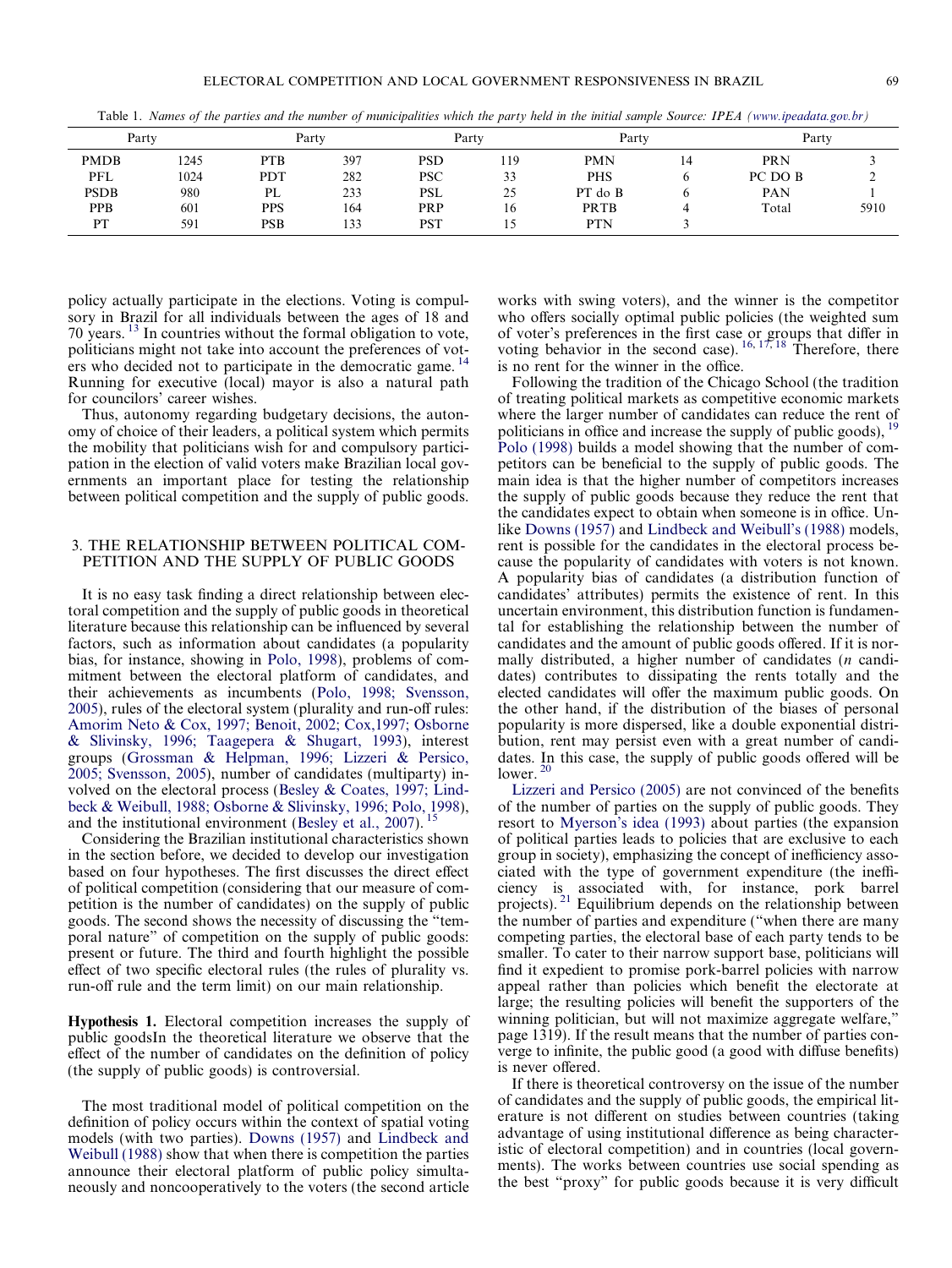to find a "good variable" to represent them (expenditure is not a good proxy because spending can have built-in rents). [Brown](#page-15-0) [and Hunter \(2004\)](#page-15-0) and [Stasavage \(2005\)](#page-15-0) are good examples of this type of investigation. [Brown and Hunter \(2004\)](#page-15-0) show that the better democracies (higher levels of political competitiveness and openness, embodied in elections and a free press) in Latin American countries devote a higher % of their educational resources to primary education, while maintaining the same absolute spending levels on education in the aggregate. [Stasavage \(2005\)](#page-15-0) shows that governments democratically elected in the multiparty competition system in African countries spend more on primary education, while their spending on universities appears to be unaffected. On the other hand, [Svensson \(2005\)](#page-15-0) also uses public goods in his empirical investigation of countries. He presented evidence showing that polarized countries (ethno-linguistic fractionalization) have higher government spending. The effect of spending on outcome is conditional on the degree of polarization. For highly polarized countries (politically less competitive), the results suggest that there is no significant relationship between health expenditure and health outcomes. Thus, more spending does not seem to imply more productive output. For example, health expenditure leads to a smaller reduction in infant mortality rates only in highly polarized (politically less competitive) countries.

Although it is easier to find public goods to test the relationship between political competition and the supply of public goods, the difference in results on the effect of electoral competition is maintained. [Chhibber and Nooruddin \(2004\), Besley](#page-15-0) [et al. \(2007\), Cleary \(2007\)](#page-15-0), and [Ashworth et al. \(2010\)](#page-14-0) are good examples of local investigation.

[Chhibber and Nooruddin \(2004\),](#page-15-0) investigating 15 Indian states, point out that states with two-party competition provide more public goods (public perception of the delivery of public goods by the state—electricity supply and access to potable water) than states with multiparty competition (an institutional difference). This result reflects a difference in a party's strategy for winning. In two-party systems, political parties require support from many social groups and therefore provide more public goods in order to win the elections. In multiparty systems, as only a plurality of votes is necessary for winning, parties use club, rather than public goods, to mobilize smaller segments of the population.

[Besley et al. \(2007\)](#page-14-0) argue that the increase in political competition in the South of the United States after the ban on literacy tests and poll taxes (1965 Voting Rights Act was an important institutional change) was significantly and positively related to personal income growth and governance quality (an institutional difference). Stronger political competition leads to lower overall state tax policies and more businessfriendly labor regulation, and to a larger share of manufacturing in state production. While these facts appear to support the idea that political competition affects government efficiency, the evidence is not conclusive.

Using Mexico's 2400 municipalities during 1989–2000, [Cleary \(2007\)](#page-15-0) shows that the quality of the local government in Mexico (sewer and water coverage as proxies for public goods) depends on an engaged citizenry and cooperation between political leaders and their constituents, rather than on the threat of electoral punishment. The Mexican system is quite closed to new competitors.<sup>22</sup>

[Ashworth et al. \(2010\),](#page-14-0) in assessing Flemish local government efficiency ratings, show that political competition (number of parties that participate in the elections) reduces rent extraction and government inefficiency.<sup>23</sup> High (low) efficiency indicates that the government generates high (low) levels of public goods with limited (high) spending. As such, it reveals how effective local government is at translating public spending into public goods, or, conversely, how strongly it indulges<br>in rent-seeking or inefficient behavior.<sup>24</sup> Belgium has considerable autonomy to pursue its own policies, although the political system is relatively closed to new competitors when compared to Brazil, Russia and Peru. In fact, as long as the initiatives they propose are not prohibited explicitly by federal legislation (e.g. because they are beyond the responsibilities outlined for municipalities), local governments can initiate any policy that promotes the interests of their constituents and independently determine how they finance these policies.

Hypothesis 2. Electoral (either ex-ante or ex-post) competition affects the supply of public goods.

Although the theoretical models developed in Hypothesis 1 work with the effect of political (electoral) competition on the supply of public goods,  $^{25}$  [Ferejohn \(1986\)](#page-15-0) argued about the possibility of incumbent governments providing the supply of public goods because they are afraid of being replaced at the next election (future competition also affects the supply of public goods). As will be made clear in the description of our Instrumental Variable (IV), the development of [Ferejohn](#page-15-0) [\(1986\)](#page-15-0) combined with the arguments developed in Hypothesis 1 may be an indication of reverse causality between variables. Electoral competition observed at any given moment in time has an influence on the future supply of public goods (Hypothesis 1) and is influenced by the past supply of public goods, including [Ferejohn's \(1986\)](#page-15-0) argument.

Although [Ferejohn \(1986\)](#page-15-0) was not thinking about this issue from our perspective, there are several cases in literature where the causality between variables is not clearly defined (for instance, the development of [Angrist & Evans, 1998](#page-14-0)). Along the same lines, we have observed in empirical literature a tendency to assume either an ex-ante or ex-post measure of competition. [Besley et al. \(2007\)](#page-14-0) use the party-neutral measure of the dominance of either the Democratic or Republican party in state-wide elections as a measure of competition (ex-ante), [Chhibber and Nooruddin \(2004\)](#page-15-0) use a measure of competition during the term, considering the legislative branch (the effective number of parties based on seats held in the assembly). [Ashworth, Geys, Heyndels and Wille\(2010\),](#page-14-0) on the other hand, work with both measures of competition: at the time of the election (ex-ante) and during the term, considering the legislative branch (with a vector of variables also reflecting different aspects of political competition within the municipality).

As in technical terms using an IV to correct reverse causality of either the ex-ante or ex-post competition variable makes no difference, and out of respect for the literature, we decided to check which time is more appropriate for measuring the effect competition has on the supply of public goods.

Hypothesis 3. The electoral rule (either run-off rule or simple majority rule) affects the number of competitors and the supply of public goods.

There is a relevant number of works showing the influence of both electoral rules and social cleavages influencing the number of candidates in the electoral process ([Amorim Neto](#page-14-0) [& Cox, 1997; Benoit, 2002; Cox, 1997; Ordeshook & Shvets](#page-14-0)[ova, 1994; Taagepera & Shugart, 1993\)](#page-14-0). Among the different electoral rules which can affect the number of candidates, [Jones \(1994\)](#page-15-0) and [Wright and Riker \(1989\)](#page-15-0) investigated how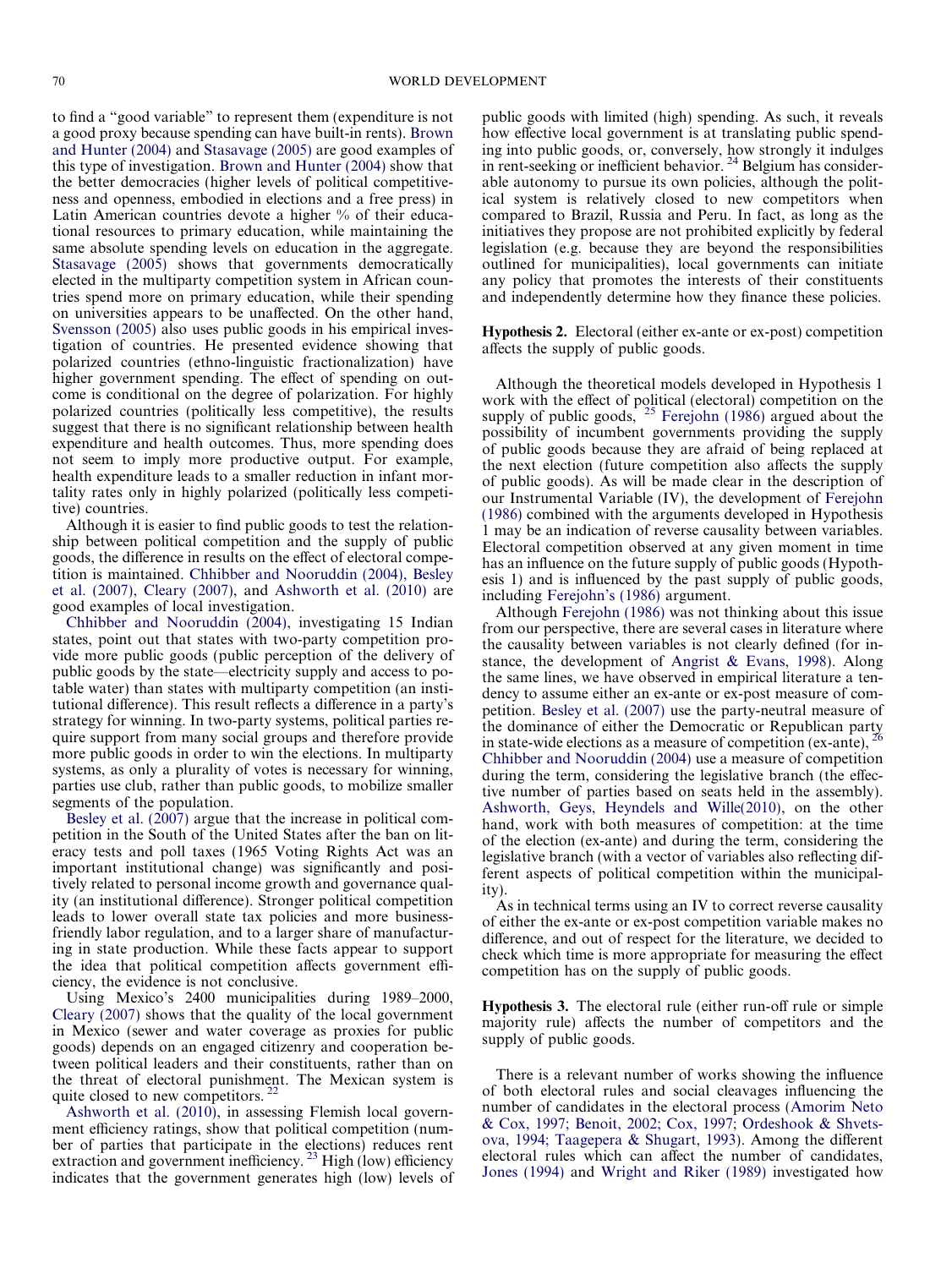the choice of either the run-off rule or the simple majority rule affects the number of candidates. Using presidential elections in 33 countries over a 50-year period, [Jones \(1994\)](#page-15-0) showed that the run-off rule increases the number of parties (candidates) when compared to the majority rule. [Wright and Riker](#page-15-0) [\(1989\)](#page-15-0) got a similar result with data from Democratic primaries held in southern United States during 1950–82. The fundamental difference in the final number of candidates between the two rules, following [Wright and Riker \(1989\)](#page-15-0), is that in the run-off rule the number of candidates is higher because aspiring candidates want to be only one of the top two finishers and they have not been previously discouraged by the parties. In the plurality rule, pre-election negotiations and calculations tend to discourage candidates who fear they may not pass the first-round.<sup>27</sup>

Taking advantage of the accumulated knowledge of these investigations, [Chamon, De Mello, and Firpo \(2009\)](#page-15-0) and [Bordignon and Tabellini \(2009\)](#page-15-0) extend their initial investigation between electoral rules (specifically, run-off elections) and the number of candidates to include fiscal results at the local level. [Chamon et al. \(2010\)](#page-15-0) show that the possibility of runoff elections increasing political competition (the number of effective candidates) and inducing more investment and less current expenditure, particularly personnel expenditure (payment of public salaries). They use Brazilian municipalities over 150,000 inhabitants (a local result using the rule as cut-off) in three elections (1996, 2000, and 2004). [Bordignon and Tabel](#page-15-0)[lini \(2009\)](#page-15-0) demonstrate that the number of parties separately running for election is larger under the run-off rule than with a majority rule. Municipalities with just over 15,000 inhabitants (that rely on the run-off rule) have a larger number of parties and less volatile tax rates than municipalities just below 15,000 inhabitants (that have majority rule).

Considering that a group of municipalities is subject to the run-off rule in Brazil, we will test whether there are differences in the results in our main investigation when the run-off rule is possible (municipalities over 200,000 voters).

Hypothesis 4. The term limit (second-term) for the same mayor (reelection) reduces the effect of electoral competition on the supply of public goods.

Literature does not mention whether the electoral term limit rule (second-term of the same mayor in Brazilian municipalities) influences the effects of electoral competition on the supply of public goods. [Finan and Ferraz \(2007\)](#page-15-0) show that Brazilian municipal mayors with incentives for reelection appropriate fewer resources than those not in this situation (term limit). Mayors refrain from rent-extraction when faced with reelection incentives. The prospect of a future political career can condition the rent extracted.<sup>28</sup> Underlying this interpretation is the premise that term limits shorten the political horizon of mayors. One potential concern with this mechanism is the fact that second-term mayors can run for other

Table 2. Social expenditure in the 2001–04 term considering all municipalities in Brazil Source: FINBRA

| Average Social expenditure<br>(Brazilian currency—Reais per capita) | $2001 - 04$ |
|---------------------------------------------------------------------|-------------|
| Education                                                           | 122.02      |
| Health                                                              | 85.36       |
| Transportation                                                      | 22.23       |
| Housing                                                             | 39.66       |
| Public order and safety                                             | 0.76        |
|                                                                     |             |

political offices in the future (or even run again for mayor after a one-term hiatus). In this case, second-term mayors would also have incentives to refrain from corruption in the present and behave in a similar way to first-term mayors.

Considering this argument and the channels mentioned by the literature before, we decided to investigate whether with a mayor who is on a term limit (considering a higher level of corruption), the effects of political competition on the supply of public goods are different from those on one who is not.

# 4. DATA

Our investigation is centralized during the years 2000–04 (one term of mayor and two elections in Brazil—2000 and 2004). Two reasons determine our choice. First, the Tribunal Superior Eleitoral (TSE) only published election results electronically after 1996.<sup>29</sup> Second, the data for local economic controls are based on Brazilian censuses (2000).

It is very difficult to find any justification for the choice of variables used as public goods in empirical literature (whether the public good chosen is important or not to the local government or if federal legislation determines that that the public good is the sole responsibility of local government, etc.). In order to avoid nonrepresentative results for public goods in Brazilian municipalities, we focused our investigation on proxies of public goods, which represent important per capita social spending for municipalities. Table 2 shows social expenditure in local governments.

Looking at these results, as expenditure on education and health are the most important, we choose two public education goods and one public health good. In the educational area, we choose the number of student enrollments in municipal elementary schools and the number of teachers in municipal elementary schools per 10,000 inhabitants. <sup>30</sup> Educational data are the responsibility of the Ministry of Education (National Institute for Research in Education— $INEP$ ). <sup>31</sup> The Elementary School Census (Censo da Educação Basica) is carried out annually. In the health area, we use the number of free immunizations per 100,000 inhabitants (one of the measures of health service coverage established by the World Health Organization).<sup>32, 33</sup> Health data are the responsibility of the Ministry of Health (Department of Information of the Unified Health System—Sistema Unico de Saude).<sup>34</sup>

There are different forms of capturing competition (our main variable of investigation) as a measure in the literature. [Chhibber and Nooruddin \(2004\)](#page-15-0) use the institutional difference as a measure considering that India is simultaneously a two-party and multiparty system. [Besley et al. \(2007\)](#page-14-0) take the advantage of a change in rules as a measure of competition. [Ashworth et al. \(2010\)](#page-14-0) use the number of effective candidates and finally, [Cleary \(2007\)](#page-15-0) shows that neither the number of effective candidates nor the margin of victory between the first and second candidate (long-run measures) are important measures for determining public goods (the participatory measure is more important).

Considering the literature shown and the limitation of our data, we have two options of a measure of competition. First, through the number of effective candidates.<sup>35</sup> Second, through the margin of victory. In order to observe the possible advantages of both measures, including differences from both the short-run and long-run on variables as [Cleary \(2007\)](#page-15-0) shown for the Mexican case (another Latin–American country), we re-did his estimate using Brazilian municipal data, with the same technique (Log-Odds OLS Regressions), almost the same control variables, and with one of the variable depen-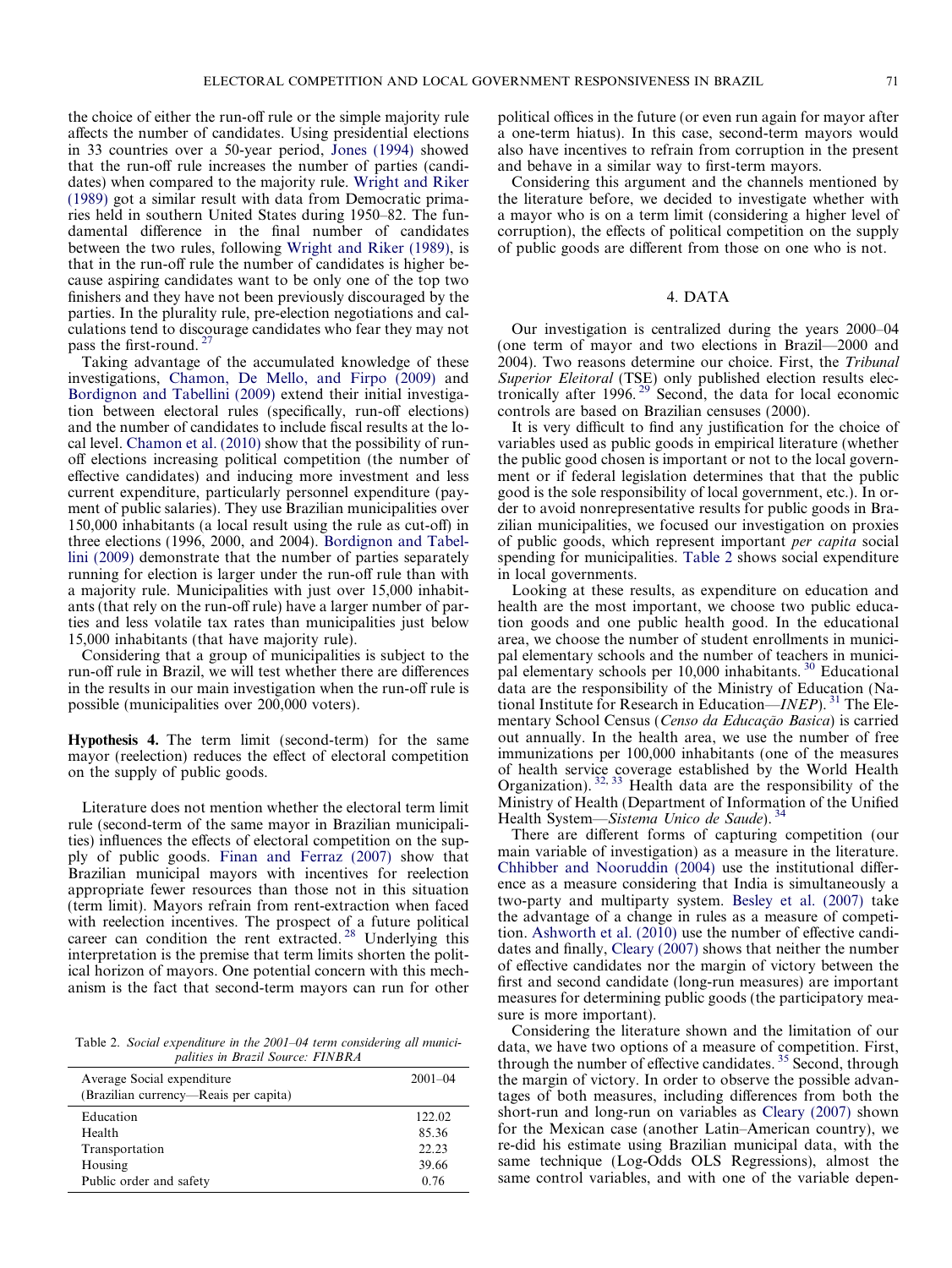<span id="page-5-0"></span>

| Mexico-Cleary (2007)                             |                        | <b>Brazil</b>                                                               |                       |                      |                |                   |  |  |  |  |
|--------------------------------------------------|------------------------|-----------------------------------------------------------------------------|-----------------------|----------------------|----------------|-------------------|--|--|--|--|
| Independent variables                            | $[1]$                  | Independent variables                                                       | $[2]$                 | $[3]$                | $[4]$          | $[5]$             |  |  |  |  |
| Lagged Utility Score % access to utility (1990)  | $4.17***$              | Lagged Utility Score % access to utility (1991)                             | 0.09                  | 0.01                 | 0.07           | 0.08              |  |  |  |  |
|                                                  | (0.11)                 |                                                                             | (0.42)                | (0.42)               | (0.42)         | (0.42)            |  |  |  |  |
|                                                  |                        | Political Influence                                                         |                       |                      |                |                   |  |  |  |  |
| Margin of Victory (10-year avg.)                 | $-0.07$                | Margin of Victory (1996-2000 avg.)                                          | $-1.44$               |                      | $-1.07$        | 0.38              |  |  |  |  |
|                                                  | (0.10)                 |                                                                             | (1.44)                |                      | (1.38)         | (0.61)            |  |  |  |  |
|                                                  |                        | Effective Number of Candidates (1996–2000 avg.)                             |                       | $1.12***$            | $1.21***$      | $0.66***$         |  |  |  |  |
|                                                  | $1.78***$              |                                                                             |                       | (0.26)<br>$2.28*$    | (0.28)<br>1.21 | (0.21)<br>1.22    |  |  |  |  |
| Literacy (1990 % literate)                       | (0.27)                 | Literacy (1991 % literate)                                                  | 1.29<br>(1.36)        | (1.28)               | (1.39)         |                   |  |  |  |  |
| Turnout (10-year avg.)                           | $0.40^{**}$            | Turnout (1996-2000 avg.)                                                    | $-2.72$               | 0.10                 | $-3.09$        | (1.38)<br>$-2.70$ |  |  |  |  |
|                                                  | (0.18)                 |                                                                             | (2.39)                | (1.07)               | (2.44)         | (2.39)            |  |  |  |  |
| Poverty (% below m.w.)                           | $-1.30***$             | Poverty (% below—poor line—2000)                                            | $-1.67$               | $-2.25$ <sup>*</sup> | $-1.92$        | $-1.68$           |  |  |  |  |
|                                                  | (0.28)                 |                                                                             | (1.34)                | (1.28)               | (1.36)         | (1.36)            |  |  |  |  |
| Indigenous Muni. (dummy)                         | $-0.19***$             | % Black population (2000)                                                   | 0.28                  | 1.60                 | $-0.04$        | 0.12              |  |  |  |  |
|                                                  | (0.06)                 |                                                                             | (2.34)                | (2.24)               | (2.37)         | (2.34)            |  |  |  |  |
|                                                  |                        | <b>Additional Controls</b>                                                  |                       |                      |                |                   |  |  |  |  |
| Municipal Budget (per cap, thousands)            | 0.07                   | Per capita municipal tax revenue (1997-2004 avg.)                           | $-0.006$ <sup>*</sup> | $-0.006$ **          | $-0.006$ **    | $-0.006$ **       |  |  |  |  |
|                                                  | (0.07)                 |                                                                             | (0.003)               | (0.003)              | (0.003)        | (0.002)           |  |  |  |  |
| PRONASOL (total per cap)                         | $0.04***$              | Per capita municipal transfers from federal and state Gov. (1997–2004 avg.) | 0.00003               | 0.00006              | 0.00008        | $-0.0001$         |  |  |  |  |
|                                                  | (0.02)                 |                                                                             | (0.0007)              | (0.0007)             | (0.0007)       | (0.0006)          |  |  |  |  |
| PAN Control (dummy)                              | $-0.06$                | PSDB Control (1997-2000-dummy)                                              | $0.89**$              | $0.85***$            | $0.92**$       | $0.86*$           |  |  |  |  |
|                                                  | (0.05)                 |                                                                             | (0.46)                | (0.43)               | (0.46)         | (0.46)            |  |  |  |  |
| PRD Control (dummy)                              | $-0.04$                | PMDB Control (1997-2000-dummy)                                              | $-0.14$               | $-0.13$              | $-0.09$        | $-0.13$           |  |  |  |  |
|                                                  | (0.08)                 |                                                                             | (0.31)                | (0.31)               | (0.32)         | (0.31)            |  |  |  |  |
| PRI Control (dummy)                              | $-0.13$ **             | PT Control (1997-2000-dummy)                                                | $-0.11$               | $-0.14$              | $-0.08$        | $-0.21$           |  |  |  |  |
|                                                  | (0.06)<br>$-0.10^{**}$ |                                                                             | (0.71)                | (0.71)               | (0.72)         | (0.70)            |  |  |  |  |
| Divided Gov't. (dummy)                           | (0.05)                 | Divided Gov't. (1994-2000-dummy)                                            | 0.07<br>(0.31)        | 0.09<br>(0.31)       | 0.09<br>(0.31) | 0.07<br>(0.31)    |  |  |  |  |
| Municipal Size (logged pop.)                     | $-0.06$ <sup>***</sup> | Municipal Size (2000, logged pop.)                                          | $1.20***$             | $1.33***$            | $1.06***$      | $1.10***$         |  |  |  |  |
|                                                  | (0.02)                 |                                                                             | (0.34)                | (0.33)               | (0.35)         | (0.34)            |  |  |  |  |
| Population Growth (%, 1990-2000)                 | $-0.18$ <sup>*</sup>   | Population Growth (%, 1991-2000)                                            | 0.14                  | 0.01                 | 0.13           | 0.16              |  |  |  |  |
|                                                  | (0.10)                 |                                                                             | (0.46)                | (0.43)               | (0.46)         | (0.46)            |  |  |  |  |
| Population Density (logged pop/km <sup>2</sup> ) | $0.11***$              | Population Density (2000, logged pop/km <sup>2</sup> )                      | $-0.59$ **            | $-0.56$ **           | $-0.63$ **     | $-0.55$ **        |  |  |  |  |
|                                                  | (0.02)                 |                                                                             | (0.26)                | (0.25)               | (0.26)         | (0.26)            |  |  |  |  |
| Constant                                         | $-2.16***$             | Constant                                                                    | $-1.50$               | $-8.07***$           | $-4.05$        | $-3.33$           |  |  |  |  |
|                                                  | (0.39)                 |                                                                             | (2.86)                | (2.05)               | (2.95)         | (2.94)            |  |  |  |  |
| Valid N                                          | 1953                   | Valid N                                                                     | 2979                  | 3045                 | 2978           | 2978              |  |  |  |  |
| $\mathbb{R}^2$                                   | 0.86                   | $\mathbb{R}^2$                                                              | 0.22                  | 0.24                 | 0.24           | 0.24              |  |  |  |  |

Table 3. Cleary's work recalculated, using Brazilian local data

Note: Each model also includes dummy variables for each state (save one), coefficients not reported. The results are the same, excluding Brazilian municipalities over 200,000 voters (where it is possible to hold a second-round). The table reports Huber–White standard errors in parentheses. Statistical significance is noted with the conventional.<br>
\* $p < 0.05$ .<br>
\*\*  $p < 0.01$ .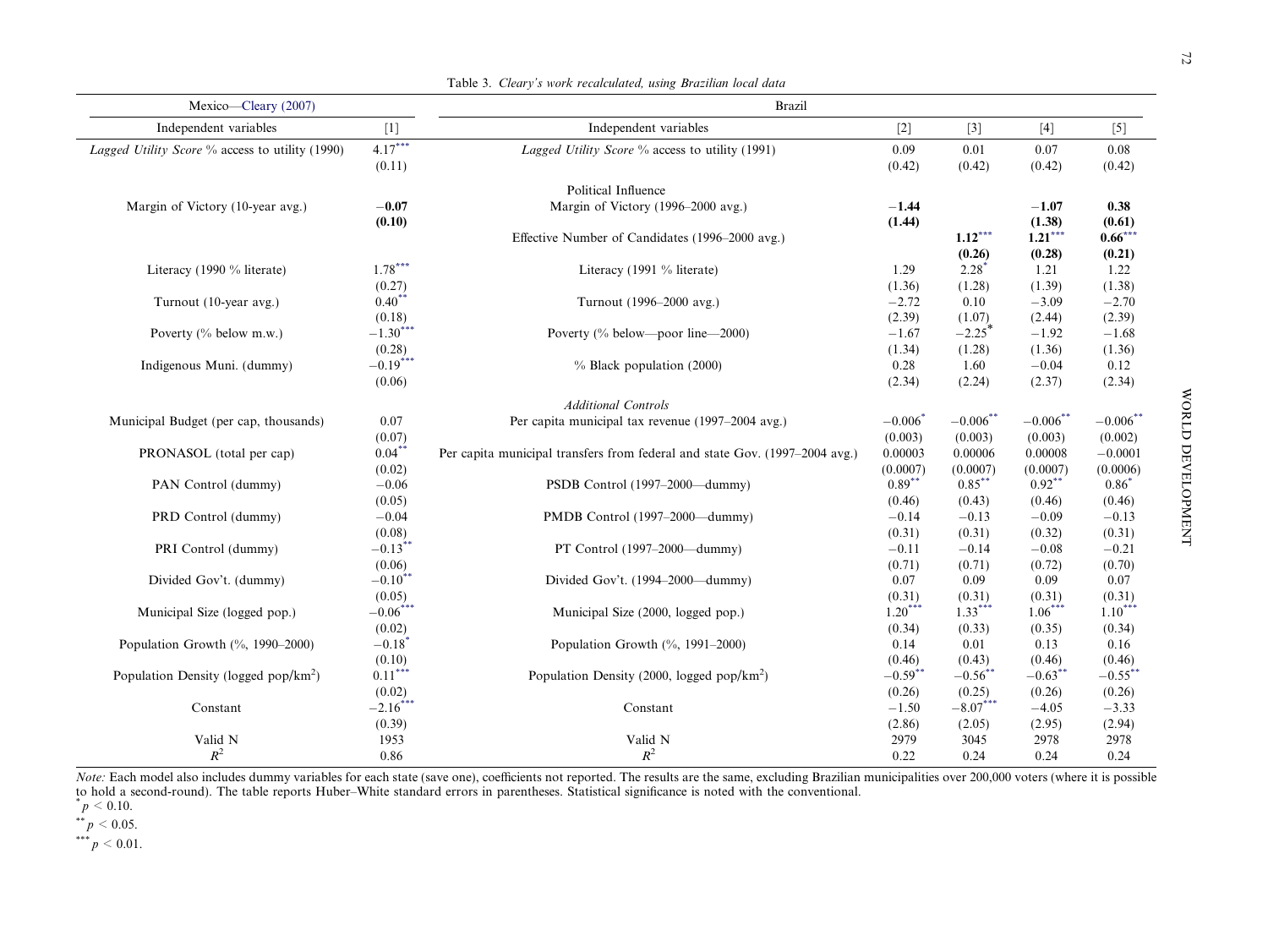<span id="page-6-0"></span>dents used by him (sewer coverage). [Table 3](#page-5-0) shows Cleary's result (2007) and our results.

Column [1] shows the results obtained by [Cleary \(2007\)](#page-15-0). He used the average margin of victory (10-years) between the first and second candidates and, with that nonsignificant result, he argues that competition is not important for defining the supply of public goods in Mexican municipalities (his argument is that the supply of public goods depends on engaged citizenry and cooperation between political leaders and their constituents). The next columns show local municipality results in Brazil. Column [2] highlights that the average margin of victory (two elections, considering that we do not have electronic data for the 1992 election to complete a decade of local elections) is also not significant, as was also found in Mexico. Column [3] shows that with a change in measure (average margin of victory to the effective average number of candidates for the same period) the measure of competition becomes significant. In Column [4] we included both variables (margin of victory and effective number of candidates). The result obtained does not change: the effective number of candidates remains significant and positive and the margin of victory remains nonsignificant. Finally, Column [5] shows the same procedure as the previous column, but with a short-run measure for both variables (the margin of victory and the effective number of candidates, considering only the last election—1996). The results are similar to those found in Column [4].<sup>36</sup> Therefore, in the Brazilian local government it seems that the most suitable result is to use the effective number of candidates regardless of time (short-run and long-run). We decided to use the effective number of candidates as the main measure of competition and to control all results with the margin of victory, considering both variables in the short-run.

As we showed that institutional difference is very important in this type of investigation, it is also important to mention that the nonsignificant result of the variable (electoral) Turnout all the time in Brazilian data may be the result of the rule that determines that the vote is compulsory. As Mexico does not have this rule, this variable was significant and important in [Cleary's argumentation \(2007\)](#page-15-0).

We try to use the same (and significant) control variables as in Cleary's exercise (2007). Per capita municipal tax revenue was changed for *per capita* municipal transfers received from state and federal governments. As was mentioned (footnote), transfers are much more important than tax revenue for local governments in terms of total revenue.<sup>37, 38</sup> The transfer variable was constructed considering an average of two terms in the municipal government: 1997–2000 and 2001–04. The data are from the National Treasury Secretariat (Finangas do Brasil—FINBRA—Dados Contabeis dos Municipios).<sup>39</sup> The municipal size variable (log of population) was excluded because it is highly correlated with the log of population density (population/km<sup>2</sup> ) variable. The log of population density (popula- $\text{tion/km}^2$ ) was included as control because [Oates \(1999\)](#page-15-0) argued that gains from economies of scale are lost when smaller jurisdictions are in charge of providing public services whose production costs decline with scale. Each local government needs to implement its economic growth agenda independent of other local governments in a decentralized system and then it might end up spending more per unit of service/ output because it would be operating on a smaller scale. [Svensson \(2005\)](#page-15-0) and [Ashworth et al. \(2010\)](#page-14-0) also used total population as control. This variable was built up from the 2000 census.

We added other variables as controls too. One dummy variable for controlling the cooperation between the president and the local mayor, which can influence the local supply of public goods, in the 1997–2000 term (with a value equal to one if the municipal party elected—the mayor's party—is PSDB and zero otherwise). [Cleary \(2007\)](#page-15-0) used the biggest party in Mexico (PAN, PRD, and PRI) as control considering their dominance in the country. In spite of this approach, it is very common to find works in literature that explore the strategic cooperation between parties of different levels of government using the allocation of resources ([Calvo & Murillo, 2004;](#page-15-0) [Chen, 2008; Dahlberg & Johansson, 2002; Herron & Theodos,](#page-15-0) [2004](#page-15-0)). Our information for constructing this variable comes from Tribunal Superior Eleitoral (TSE). The per capita GDP (calculated from the 2000 census) was included as control because the wealth of residents may be very important if there is some aspect of provision that requires that provision efficiency entails a significant investment of resources [\(Ashworth et al.,](#page-14-0) [2010](#page-14-0)).

The proportion of the population below 15 years (or below 18 years not included here but the results can be requested from the author) was included because this proportion of the population can influence the supply of public goods (for instance, the municipality is legally responsible for elementary education—children aged between 7 and 14 years old—in compliance with article 211 of the 1988 Constitution).

The proportion of the population over 65 years was included because the literature indicates that the elderly prefer not to spend more on education because they do not receive any short-run benefit from this expenditure ([Arvate & Zoghbi,](#page-14-0) [2010; Button, 1992; Ladd & Murray, 2001; Poterba, 1997,](#page-14-0) [1998](#page-14-0)) and this should be an important interest group in determining public health goods. Finally, we also included the proportion of the rural population on the total municipal population, because developed urban areas can have better social infrastructure and more competitive politics than poor rural areas. All data from populations come from the Census (2000).

The [Table 4](#page-7-0) below shows the descriptive statistics of all the variables used in our main investigation (including the variable used in re-constructing Cleary's work).

Our sample is important in that it shows that the mean of the effective number of candidates is around two and, considering the standard deviation, the maximum is three.

## 5. EMPIRICAL STRATEGY

#### 5.1 Empirical model

The equation below is used to test whether electoral competition affects the supply of public goods:

$$
y_i = \beta_0 + \beta_1 ENC_i + X_i \Psi + u_i \tag{1}
$$

where  $v_i$  are the public goods available in municipality *i*; *ENC<sub>i</sub>* is the effective number of candidates in the elections in municipality *i*;  $X_i$  is a line vector of covariates for municipalities *i*;  $\Psi$ is a column vector of these parameters; and  $u_i$  is the random term with a zero mean and a normal distribution.

Considering the institutional description, we show that there is the possibility of an endogenous bias (a violation of one of the key assumptions of OLS in obtaining unbiased estimates) because there is a correlation between the effective number of candidates  $(ENC_i)$  and the error  $(u_i)$ : cov  $(ENC_i, u_i) \neq 0$ . Investigating some politicians in our sample, we perceive that the supply of public goods can also influence the choice of candidates as competitors in a specific municipality. However, this influence can be ambiguous. In the open political systems, like the Brazilian system, where candidates choose the municipali-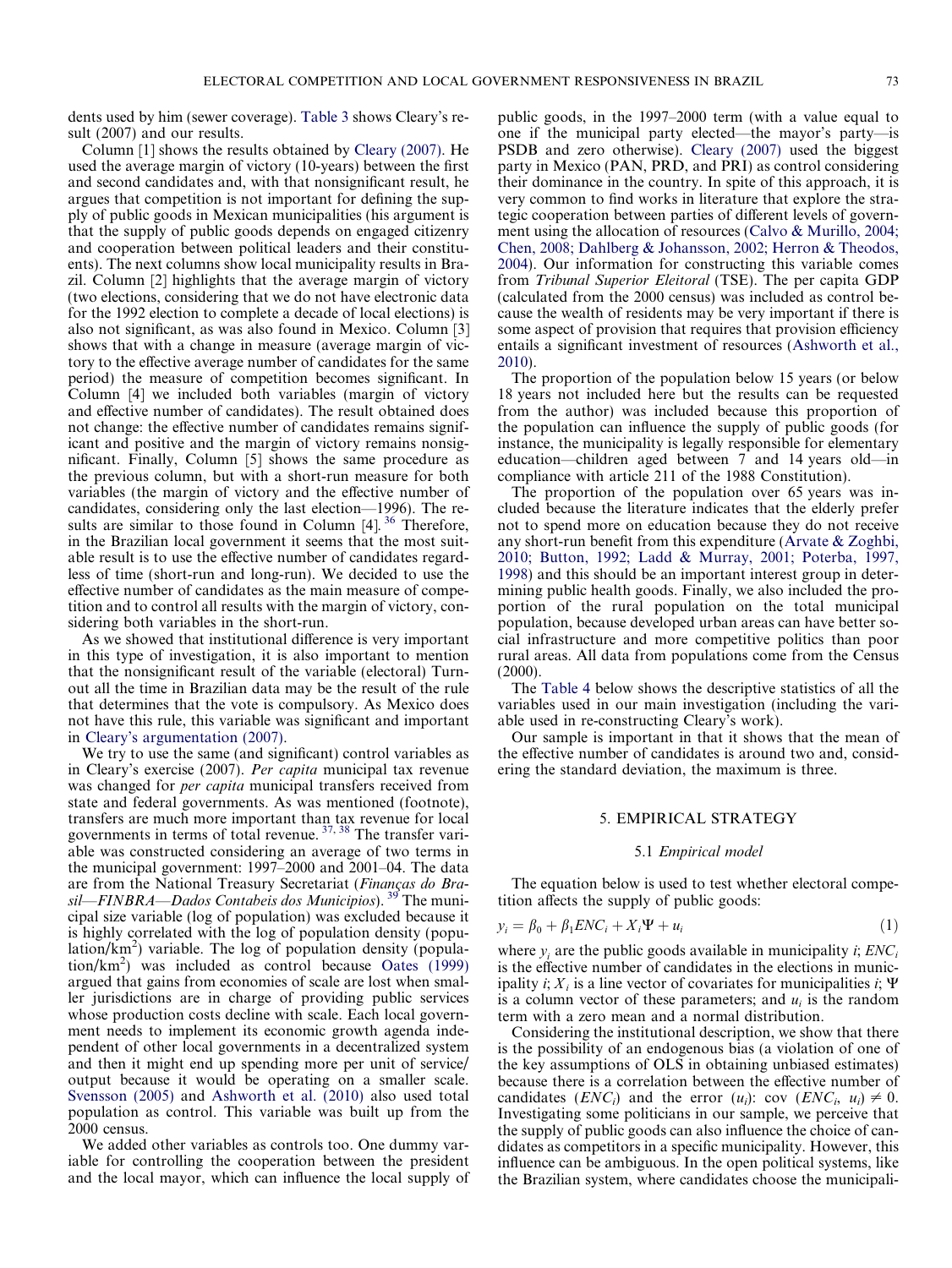## <span id="page-7-0"></span>74 WORLD DEVELOPMENT

Table 4. Descriptive statistics of all variables used

| Name of Variables                                                        | Obs. | Average | Std. Dev. | Min              | Max          |
|--------------------------------------------------------------------------|------|---------|-----------|------------------|--------------|
| Number of student enrollments in municipal                               | 4958 | 0.38    | 1.81      | 0.0006           | 59.64        |
| elementary schools Per thousand inhabitants <sub>2001-04</sub>           |      |         |           |                  |              |
| Number of teachers in municipal elementary schools                       | 4930 | 0.01    | 0.07      | 0.0001           | 2.74         |
| Per thousand inhabitants <sub>2001-04</sub>                              |      |         |           |                  |              |
| Number of free immunizations-Per thousand inhabitants <sub>2001-04</sub> | 5593 | 3.45    | 20.68     | 0.07             | 866.98       |
| Effective number of candidates <sub>2000</sub>                           | 5453 | 2.21    | 0.57      |                  | 5.89         |
| Effective number of candidates <sub>1996-2000</sub>                      | 5559 | 2.19    | 0.45      |                  | 5.23         |
| Margin of victory <sub>2000</sub>                                        | 5013 | 0.20    | 0.14      | 0.0004           | $\mathbf{1}$ |
| Margin of victory <sub>1996-2000</sub>                                   | 5453 | 0.37    | 0.08      | $\mathbf{0}$     | 0.49         |
| Medium Size District <sub>during 1993-2004</sub>                         | 5591 | 0.43    | 0.49      | $\mathbf{0}$     |              |
| Larger District <sub>during 1993-2004</sub>                              | 5591 | 0.004   | 0.06      | $\mathbf{0}$     |              |
| Literacy <sub>1991</sub>                                                 | 5647 | 0.35    | 0.18      | $\mathbf{0}$     | 0.87         |
| Turnout <sub>1996-2000</sub>                                             | 5561 | 0.86    | 0.06      | $\boldsymbol{0}$ | 0.99         |
| Poverty (% below poor line) <sub>2000</sub>                              | 5647 | 0.24    | 0.18      | $\theta$         | 0.81         |
| $%$ Female population <sub>2000</sub>                                    | 5265 | 0.49    | 0.01      | 0.39             | 0.54         |
| $%$ Black population <sub>2000</sub>                                     | 5265 | 0.05    | 0.04      | $\boldsymbol{0}$ | 0.61         |
| Per capita municipal tax revenue $_{1997-2004}$                          | 5562 | 0.24    | 2.42      | $\mathbf{0}$     | 178.49       |
| Per capita municipal transfers from state and                            | 5562 | 37.26   | 72.05     | $\mathbf{0}$     | 537.44       |
| federal government <sub>1997-2004</sub>                                  |      |         |           |                  |              |
| PMDB <sub>1997-2000</sub>                                                | 5647 | 0.09    | 0.29      | $\boldsymbol{0}$ |              |
| $\mathrm{PSDB}_{1997-2000}$                                              | 5647 | 0.06    | 0.24      | $\mathbf{0}$     |              |
| $PT_{1997-2000}$                                                         | 5647 | 0.01    | 0.10      | $\mathbf{0}$     |              |
| Divided government <sub>1994-2000</sub>                                  | 5647 | 0.11    | 0.31      | $\theta$         |              |
| Log population <sub>2000</sub>                                           | 5562 | 40.07   | 0.50      | 0.2              | 7.02         |
| Population growth $(\% 1991 - 2000)$                                     | 5027 | 0.08    | 0.22      | $-0.73$          | 2.28         |
| Population density <sub>2000</sub> (logged pop/km <sup>2</sup> )         | 5562 | 1.37    | 0.62      | $-2.81$          | 4.11         |
| Population below 15 years old $_{2000}$ (%)                              | 5594 | 0.33    | 0.05      | 0.18             | 0.56         |
| Population over 65 years old $_{2000}$ <sup>(%)</sup>                    | 5594 | 0.06    | 0.01      | 0.007            | 0.16         |
| Rural population <sub>2000</sub> $(\%)$                                  | 5594 | 0.41    | 0.23      | $\theta$         |              |
| Per capita Municipal GDP <sub>2000</sub>                                 | 5593 | 4.47    | 5.74      | 0.46             | 184.97       |

ties in which to compete with a view to bettering their career prospects, a higher supply of public goods can reduce the entrance of new competitors to the local electoral dispute because they may feel that their chances of victory are reduced. This is the most common case. On the other hand, it is also possible that this same (elevated) supply may attract more competitors to the dispute given that a victory in that municipality can represent greater visibility for continuing with their careers. Often a new competitor is an ex-mayor (an example was given in footnote  $10$ ) from a closed municipality (may be a mayor with a high reputation, considering the previous government) searching for a municipality that gives them greater visibility. In other words, in a municipality where the supply of public goods is elevated, a politician with a reputation for good government in a closed municipality can feel attracted by this municipality which can give more visibility for their career when trying to achieve vertical ascendency (for instance, a federal deputy who needs votes from a region and not only from a small municipality). Thus, they are a strong candidate and there is the possibility of more public goods attracting new competitors.<sup>40</sup> The opposite argument may be development with a lower supply of public goods. A lower supply of public goods can attract competitors, as in the first situation, or not, as in the second situation.

Thus, we decided to find an IV to produce a consistent estimate of the relationship between electoral competition and the supply of public goods. The conditions for a good IV candidate  $(Z_i)$  is that it is correlated to the effective number of candidates in the election  $(ENC_i)$  and that it is not correlated to the error  $(u_i)$ ; in other terms, cov  $(ENC_i, Z_i) \neq 0$  and cov  $(Z_i, u_{i,j}) = 0$ .

#### 5.2 Instrumental variable

We tried to find an IV candidate by observing the literature that explains the effective number of candidates in the electoral process (first stage equation):

$$
ENC_i = \gamma_i Z_i + X_i \Psi + e_i \tag{2}
$$

If we find a good IV candidate, we can substitute the Eq. (2) on Eq. [\(1\)](#page-6-0) and obtain a consistent estimate (two stage least squares—TSLS):

$$
y_i = \beta_0 + \beta_1(\hat{\gamma}_i Z_i + X_i \hat{\psi}_i + e_i) + X_i \Psi + u_i \tag{3}
$$

The literature used in the discussion of Hypothesis 3 gives us a good way for obtaining an IV candidate [\(Amorim Neto &](#page-14-0) [Cox, 1997; Benoit, 2002; Cox, 1997; Ordeshook & Shvetsova,](#page-14-0) [1994; Taagepera & Shugart, 1993](#page-14-0)). Among the variables which we can use, there are variables related to social cleavages and electoral rules. Certainly, variables representing social cleavages are not a good IV because they can influence the choice of public goods. For instance, minority groups like women or Afro-Brazilians may have a preference for a particular policy. This is a clear violation of the conditions for a good IV: cov  $(Z_i, u, j) \neq 0$ . In these conditions, our preference was directed toward electoral rules. We test some rules as IV (for instance, municipalities with second-rounds and a rule which establishes the number of seats in the local legislative body, like the size of the district). Finally, we chose as an IV candidate the rule which established the number of seats in the local legislative body conditioned by population size. Article 29, paragraph IV of the Federal Constitution establishes a stable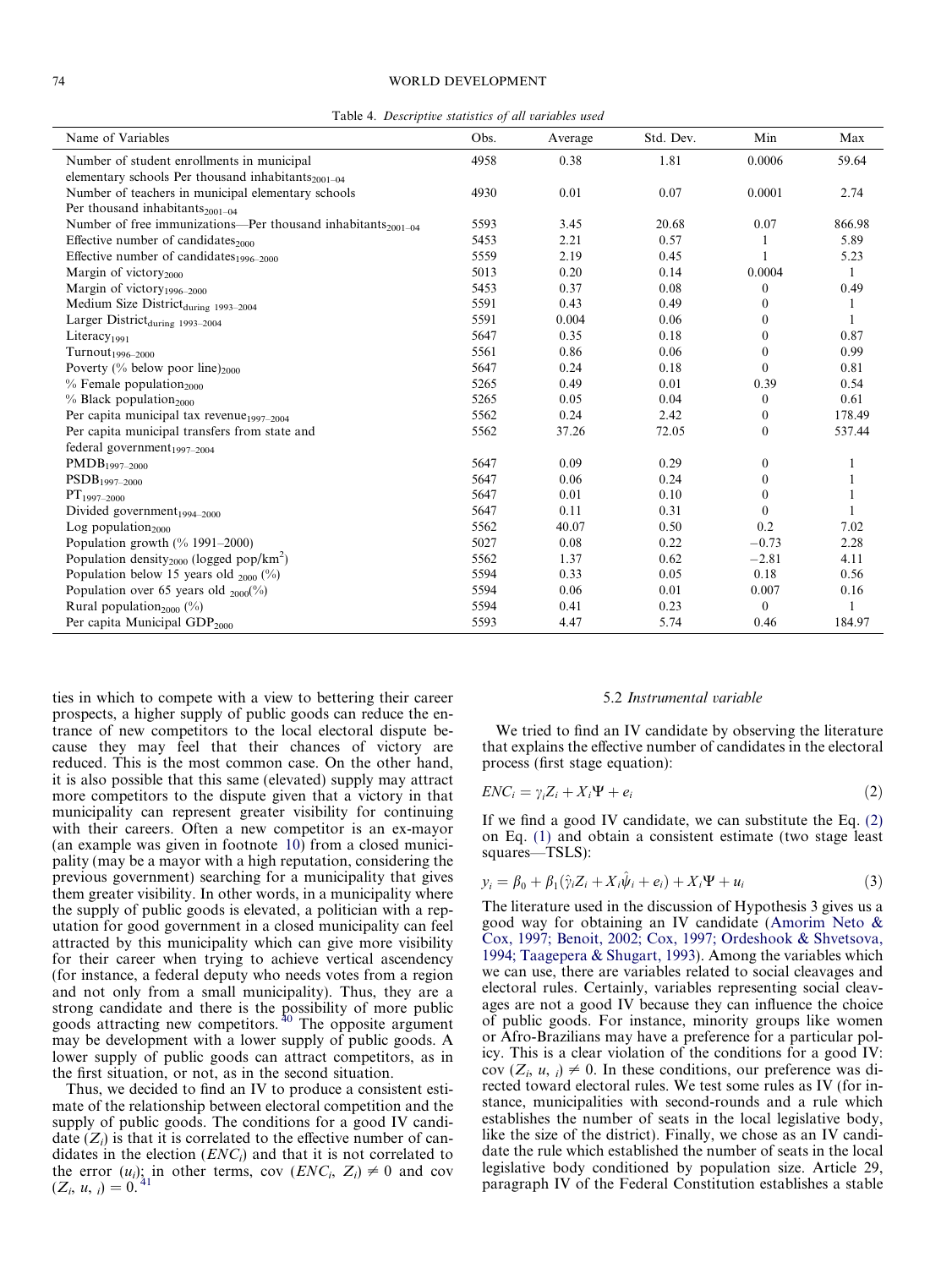<span id="page-8-0"></span>relationship between the number of seats and the local population (different bands between 15,000 and eight million inhabitants; for instance, municipalities with fewer than 15,000 inhabitants can have nine councilors and even though municipalities have more than 8 million inhabitants the maximum number of councilors they can have is 55). The population of the 1991 census determined the (same) number of seats on the local legislative body in three terms: 1993–96, 1997– 2000, and 2001–04. <sup>42</sup>

We built three dummies and used two of them as IV (excluding the municipalities with few seats—less than 10). The first we called Medium District Size: a dummy with a value equal to one if the municipality has between 11 and 30 seats available for council candidate disputes and zero otherwise (municipalities with population between 15,000 and 900,000 inhabitants). The second, was called a Larger District Size: a dummy with a value equal to one if the municipality has 31 or more seats available for disputes and zero otherwise (municipalities over 900,000 inhabitants).

Since the rule regarding the number of councilors for a group of municipalities, it is very difficult to conceive what the rule for policies that consider both education and health looks like, even when the number of steps established by law is reduced using two dummies (between 15,000 and 900,000 inhabitants; over 900,000 inhabitants). [Brollo et al. \(2010\)](#page-15-0) justify the use of federal transfers calculated for municipalities (a similar rule with different groups of population) as an IV of received transfers for determining corruption.

As the literature establishes that a larger district size opens up space for a larger number of small parties to participate in the electoral process (reducing the mechanical effect of Duverger's law), our idea is that the number of seats on the local legislative branch in a prior election (including the possibility that the system is opening up to a greater number of parties—average of seven and mode of five elected parties in 1996 for the legislative branch) is a good fit for the number of candidates for mayor in the next election (councilors may look at an executive position as a good career possibility). If this is true, municipalities with more seats (and parties) in the 1996 election signal a larger number of candidates for mayor in the next election (2000). It is on these two variables that we bet on good IV candidates.

## 6. RESULTS

In this Table 5, we show the influence of electoral competition on the supply of public goods (student enrollments, teachers, and free immunizations). <sup>44</sup>

The table shows four columns for each public good. In the first two columns appear the results of political competition before the term in which the public good is offered (the effective number of candidates—2000). In the last column appear the results of political competition (election) after the term (the effective number of candidates—2004). In this case, this measure captures the effects of a potential challenger on the reactions of the incumbent (following the arguments from [Ferejohn, 1986](#page-15-0)). The OLS (Ordinary Least Squares) column shows the results before bias is corrected and the TSLS (Two Stage Least Squares) column shows the results corrected for bias. Moreover, the table has another bigger division. In the upper part, the results of the effective number of candidates are level and in the lower part the results are on the logarithm.

The First Stage (FS) results [Eq. [\(2\)\]](#page-7-0) for the TSLS in this table and the following tables are in Appendix 1. It is possible to

Table 5. The effect of either present or future political competition on the supply of public education and health goods

| таже э. тие едест орентен риемин он рание роннсаг сотрепной он те мирру оррадстваной ана неани goods |                     |                                                                                             |                          |                                 |                       |                                  |                                                                                 |                                 |                                                          |                                  |                                 |             |
|------------------------------------------------------------------------------------------------------|---------------------|---------------------------------------------------------------------------------------------|--------------------------|---------------------------------|-----------------------|----------------------------------|---------------------------------------------------------------------------------|---------------------------------|----------------------------------------------------------|----------------------------------|---------------------------------|-------------|
| Independent variables                                                                                |                     | Number of student enrollments in<br>municipal elementary schools-<br>Per 10,000 inhabitants |                          |                                 |                       |                                  | Number of teachers in municipal<br>elementary schools—Per 10,000<br>inhabitants |                                 | Number of free immunizations—<br>Per 100,000 inhabitants |                                  |                                 |             |
|                                                                                                      |                     | Present<br>competition<br>(2000)                                                            |                          | Future<br>competition<br>(2004) |                       | Present<br>competition<br>(2000) |                                                                                 | Future<br>competition<br>(2004) |                                                          | Present<br>competition<br>(2000) | Future<br>competition<br>(2004) |             |
|                                                                                                      | <b>OLS</b>          | <b>TSLS</b>                                                                                 | <b>OLS</b>               | <b>TSLS</b>                     | <b>OLS</b>            | <b>TSLS</b>                      | <b>OLS</b>                                                                      | <b>TSLS</b>                     | <b>OLS</b>                                               | <b>TSLS</b>                      | <b>OLS</b>                      | <b>TSLS</b> |
| Effective number of candidates                                                                       | $0.22***$<br>(0.08) | $18.24***$<br>(5.26)                                                                        |                          |                                 | $0.009***$<br>(0.003) | $0.90***$<br>(0.28)              |                                                                                 |                                 | $0.22***$<br>(0.06)                                      | $20.47***$<br>(6.09)             |                                 |             |
| <b>Observations</b>                                                                                  | 4298                | 4298                                                                                        |                          |                                 | 4269                  | 4269                             |                                                                                 |                                 | 4909                                                     | 4909                             |                                 |             |
| Hansen J statistic $(p$ -value)                                                                      |                     | 0.0018                                                                                      |                          |                                 |                       | 0.0080                           |                                                                                 |                                 |                                                          | 0.0011                           |                                 |             |
| Effective number of candidates                                                                       |                     |                                                                                             | $0.02***$                | $16.33***$                      |                       |                                  | $0.0006^{***}$                                                                  | $0.30*$                         |                                                          |                                  | $0.02***$                       | $19.63***$  |
|                                                                                                      |                     |                                                                                             | (0.008)                  | (7.53)                          |                       |                                  | (0.0002)                                                                        | (0.16)                          |                                                          |                                  | (0.008)                         | (8.85)      |
| <b>Observations</b>                                                                                  |                     |                                                                                             | 4407                     | 4407                            |                       |                                  | 4375                                                                            | 4375                            |                                                          |                                  | 5015                            | 5015        |
| Hansen J statistic $(p$ -value)                                                                      |                     |                                                                                             |                          | 0.0217                          |                       |                                  |                                                                                 | 0.0237                          |                                                          |                                  |                                 | 0.0155      |
| Log of effective number of candidates                                                                | $0.46***$           | $40.54***$                                                                                  |                          |                                 | $0.01***$             | $2.09***$                        |                                                                                 |                                 | $0.47***$                                                | $44.59***$                       |                                 |             |
|                                                                                                      | (0.17)              | (11.83)                                                                                     |                          |                                 | (0.007)               | (0.68)                           |                                                                                 |                                 | (0.13)                                                   | (13.25)                          |                                 |             |
| Observations                                                                                         | 4298                | 4298                                                                                        |                          |                                 | 4269                  | 4269                             |                                                                                 |                                 | 4909                                                     | 4909                             |                                 |             |
| Hansen J statistic $(p$ -value)                                                                      |                     | 0.0017                                                                                      |                          |                                 |                       | 0.0079                           |                                                                                 |                                 |                                                          | 0.0009                           |                                 |             |
| Log of effective number of candidates                                                                |                     |                                                                                             | $0.11***$                | $52.94***$                      |                       |                                  | $0.003***$                                                                      | $1.52***$                       |                                                          |                                  | $0.13***$                       | $65.44***$  |
|                                                                                                      |                     |                                                                                             | (0.03)                   | (2.56)                          |                       |                                  | (0.001)                                                                         | (0.72)                          |                                                          |                                  | (0.03)                          | (25.02)     |
| <b>Observations</b>                                                                                  |                     |                                                                                             | 4407                     | 4407                            |                       |                                  | 4375                                                                            | 4375                            |                                                          |                                  | 5015                            | 5015        |
| Hansen J statistic $(p$ -value)                                                                      |                     |                                                                                             | $\overline{\phantom{0}}$ | 0.0222                          |                       |                                  |                                                                                 | 0.0204                          |                                                          |                                  |                                 | 0.0171      |
| Covariates                                                                                           | Yes                 | Yes                                                                                         | Yes                      | Yes                             | Yes                   | Yes                              | Yes                                                                             | Yes                             | Yes                                                      | Yes                              | Yes                             | Yes         |

Note: Covariates used here are margin of victory (the 2000 election), per capita municipal transfers received from federal and state government (1997–2004 avg.), PSDB control (1997–2000 dummy), population growth (%, 1991–2000), per capita income (2000), population below 15 years old, population over 65 years old, the % of rural population in the total population, and population density (200, logged, pop/km<sup>2</sup>). The table reports Huber–White standard errors in parentheses. Statistical significance is noted with the conventional.  $*<sub>0.10</sub>$ 

 $*$  \*  $p < 0.05$ .

 $\overline{a}$ 

 $p^* \geq 0.01$ .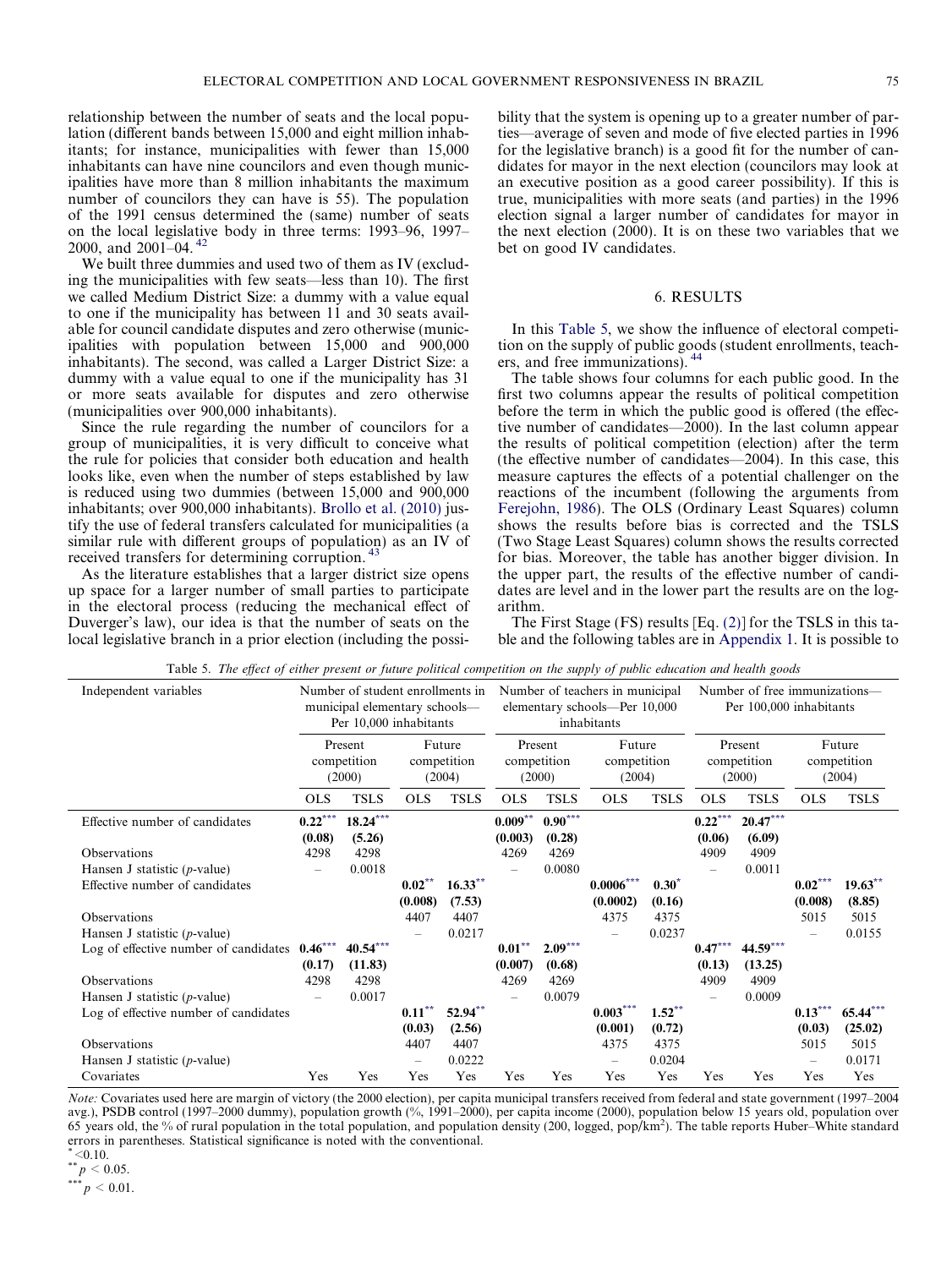observe in [Table 8](#page-16-0) in the first lines (Effective number of candidates) that the two variables produce a good instrument for ex-ante political competition (2000) but it is not such a good instrument (weak instrument—tests of significance have an incorrect size and confidence intervals are wrong) for ex-post political competition (2004). The FS results show that the size of the district (large or medium) in the 1996 election led to an increases in the number of mayoral candidates in the 2000 election, thus corroborating our discussion in the section on IV. The effect of a "Larger District Size" coefficient being greater than for a "Medium District Size" coefficient was expected, because a district with a higher number of legislative seats opens up room for more parties and, as a consequence, for more future candidates for mayor. Our evaluation of the instruments (strong or weak) is based on F-statistic (over 10 is a strong instrument and under 10 is a weak instrument). <sup>45, 46</sup>

Returning to [Table 5,](#page-8-0) comparing the political competition coefficient between the OLS and TSLS results, bias exists and it needs to be corrected. When the bias is corrected the effect of political competition on the supply of public goods is higher.

The main results (always the TSLS column) show that political competition (before and after the term, and level or in log) increases the supply of student enrollments (level results, the effective number of candidates increases by 18.24 percentage points), teachers in municipal schools (0.90 percentage points), and free immunization for the municipal population (20.47 percentage points). The highest impacts were on student enrollments and immunizations.

The most likely result for Hypothesis 1 is that electoral competition increases the supply of public goods. Our result is close to that forecast by the Chicago School [\(Becker, 1983;](#page-14-0) [Ferejohn, 1986; Polo, 1998; Wittman, 1989, 1995](#page-14-0)) and far from that described by Lizzeri and Persico  $(2005)$ .<sup>47</sup> The result suggests that electoral competition (number of candidates) dissipates the incumbent's rent and increases the supply of public goods. In spite of the politician maximizing votes, it has taken a larger number of competitors to increase public goods in the Executive election (a public good with objectives far from being for a specific group). The date used as a proxy for public goods serves for the population as whole, but not for specific groups. Moreover, considering that empirical literature at the local level shows the benefits of political competition on government efficiency and (reduction) rent extraction ([Ashworth](#page-14-0) [et al., 2010\)](#page-14-0), the nonconclusive results of political competition on government efficiency ([Besley et al., 2007\)](#page-14-0), the result is that two-party competition supplies more public goods than a multiparty competition [\(Chhibber & Nooruddin, 2004](#page-15-0)), and that long-run political competition does not affect the supply of public goods ([Cleary, 2007\)](#page-15-0), our results reinforce the position that this relationship is positive.

The most likely result for our Hypothesis 2 is that ex-ante electoral competition is a better measure than ex-post competition in determining the supply of public goods. However, it is necessary to observe that the motivation for our preference depends on the IV candidate result (the instruments are weak for ex-post competition).

In order to test our Hypothesis 3 (the electoral rule—either run-off or simple majority elections—affects the number of competitors and the supply of public goods), we used the same techniques and procedures from the last exercise, but we do not report the results for ex-post political competition (2004) because of the IV results.<sup>48</sup> We report only ex-ante results in [Table 6](#page-10-0). The results show that the electoral run-off rule can be an important factor in the relationship between the number of competitors and the supply of public goods (the result is more robust for free immunizations than for public education goods). This result is similar to that found by [Chamon et al.](#page-15-0)  $(2009)^{49}$  $(2009)^{49}$  and [Bordignon and Tabellini \(2009\)](#page-15-0).

Looking for the results for all municipalities in the TSLS column, the inclusion of the run-off rule (a dummy for municipalities over 200,000 voters and zero otherwise) reduced the impact of electoral competition (ex-ante) variable on the supply of public goods (it was 18.24, 0.90, and 20.47 percentage points and now is 14.24 percentage, 0.82 percentage, and 14.98 percentage points).

We would like to carry out the interaction between the effective number of candidates' variable and a dummy for the runoff rule. However, as the effective number of candidates variable is corrected for avoiding bias (a consistent estimate), we had to correct the same problem in the interactive variable. In spite of a loss of efficiency in the estimate, we decided to have two columns using TSLS, by dividing the sample in order to keep the estimate robust: municipalities under and over 200,000 voters. We expect that the effect of electoral competition on the supply of public goods is stronger in municipalities with over 200,000 voters, given that the number of candidates with a two-round system is higher. The run-off rule increases the number of candidates because aspiring candidates were not previously discouraged by the parties, as was described in the literature [\(Jones, 1994; Wright & Riker, 1989](#page-15-0)). This is the tendency we obtained (significant results). Each effective candidate increases by 34.53 percentage points the number of student enrollments (per 10,000 inhabitants) in municipalities with over 200,000 voters and by 2.85 percentage points in municipalities with fewer than 200,000 voters. In the same way, each effective candidate increases by 1.41 percentage points the number of elementary school teachers (per 10,000 inhabitants) in municipalities with over 200,000 voters and by 0.12 percentage points in municipalities with fewer than 200,000 voters. Finally, each effective candidate increases by 43.71 percentage points (a strong effect) the number of free immunizations (per 100,000) in municipalities with over 200,000 voters and by 1.90 percentage points in municipalities with fewer than 200,000 voters.

Finally, using the same technical procedures we investigate the possibility of a mayor in the second-term reducing the effect of electoral competition on the supply of public goods (Hypothesis 4). [Table 7](#page-11-0) shows the results of our investigation.

The results for each public good are shown in two columns (OLS and TSLS). The results of the TSLS column show that a reelected mayor does not have any effect on the supply of public goods (nonsignificance of the dummy when the mayor was reelected for the 2001–04 terms and zero otherwise). It is impossible for second-term to increase corruption and reduce the supply of public goods, as was described by Finan and Ferraz (2007). Thus, there is evidence that Hypothesis 4 is not valid.

# 7. SUMMARY OF CONCLUSIONS

It is very difficult to treat the relationship between the effects of electoral competition and the supply of public goods because this relationship is influenced by problems of commitment, the rules of the electoral system and interest groups, among other aspects. In spite of these problems, the direct relationship between electoral competition and the supply of public goods is sufficiently controversial in both theoretical and empirical terms. In theoretical terms, it can be seen on works of [Polo \(1998\)](#page-15-0) and [Lizzeri and Persico \(2005\).](#page-15-0) The former, following the Chicago tradition of treating political mar-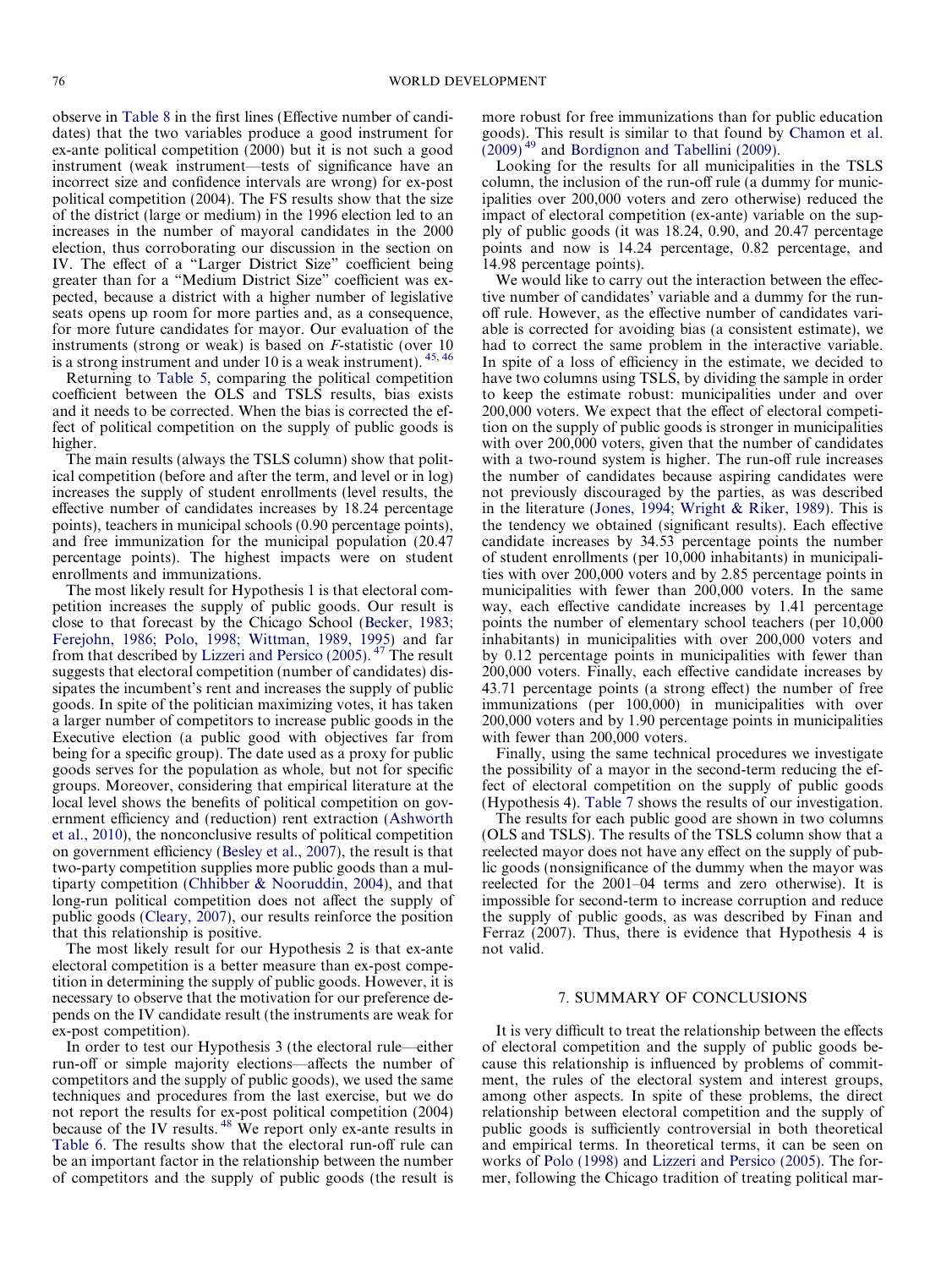| Independent variables                                 |                          |            | Number of student enrollments in municipal<br>elementary schools—Per 10,000 inhabitants |                                               |                                  |           | Number of teachers in municipal elementary<br>schools—Per 10,000 inhabitants |                                               | Number of free immunizations—Per 100,000<br>inhabitants |            |                                                |                                               |  |  |
|-------------------------------------------------------|--------------------------|------------|-----------------------------------------------------------------------------------------|-----------------------------------------------|----------------------------------|-----------|------------------------------------------------------------------------------|-----------------------------------------------|---------------------------------------------------------|------------|------------------------------------------------|-----------------------------------------------|--|--|
|                                                       |                          |            | Present competition (2000)                                                              |                                               | Present competition (2000)       |           |                                                                              |                                               | Present competition (2000)                              |            |                                                |                                               |  |  |
|                                                       |                          | <b>OLS</b> | <b>TSLS</b>                                                                             |                                               | <b>OLS</b><br>All municipalities |           | <b>TSLS</b>                                                                  |                                               | <b>OLS</b>                                              |            | <b>TSLS</b>                                    |                                               |  |  |
|                                                       | All municipalities       |            | Municipalities<br>under 200 mil<br>inhabitants                                          | Municipalities<br>over 200 mil<br>inhabitants |                                  |           | Municipalities<br>under 200 mil<br>inhabitants                               | Municipalities<br>over 200 mil<br>inhabitants | All municipalities                                      |            | Municipalities<br>under 200 mil<br>inhabitants | Municipalities<br>over 200 mil<br>inhabitants |  |  |
| Effective<br>number of<br>candidates                  | $0.15***$                | $14.24***$ | $2.85***$                                                                               | $34.53***$                                    | $0.006***$                       | $0.82***$ | $0.12***$                                                                    | $1.41***$                                     | $0.15***$                                               | $14.98***$ | $1.90***$                                      | $43.71***$                                    |  |  |
|                                                       | (0.06)                   | (4.56)     | (0.69)                                                                                  | (12.85)                                       | (0.003)                          | (0.29)    | (0.03)                                                                       | (0.43)                                        | (0.04)                                                  | (4.93)     | (0.42)                                         | (16.26)                                       |  |  |
| Dummy for<br>municipalities<br>over 200,000<br>voters | $4.90***$                | 1.78       |                                                                                         |                                               | $0.20***$                        | $-0.001$  |                                                                              | $\overline{\phantom{0}}$                      | $6.50***$                                               | $3.39**$   |                                                |                                               |  |  |
|                                                       | (1.01)                   | (1.40)     | $\overline{\phantom{m}}$                                                                | $\hspace{1.0cm} - \hspace{1.0cm}$             | (0.05)                           | (0.09)    |                                                                              | $\overline{\phantom{m}}$                      | (1.17)                                                  | (1.42)     |                                                |                                               |  |  |
| Observations                                          | 4298                     | 4298       | 4196                                                                                    | 102                                           | 4269                             | 4269      | 4189                                                                         | 80                                            | 4909                                                    | 4909       | 4807                                           | 102                                           |  |  |
| Hansen J<br>statistic<br>$(p$ -value)                 | $\overline{\phantom{0}}$ | 0.0029     | 0.0000                                                                                  | 0.0000                                        | $\overline{\phantom{m}}$         | 0.0106    | 0.0000                                                                       | 0.0000                                        | $\overline{\phantom{m}}$                                | 0.0020     | 0.000                                          | 0.000                                         |  |  |
| Log of effective<br>number of<br>candidates           | $0.33***$                | $31.54***$ | $6.43***$                                                                               | $80.16***$                                    | $0.01***$                        | $1.87***$ | $0.28***$                                                                    | $3.44***$                                     | $0.32***$                                               | $32.75***$ | $4.26***$                                      | $101.47***$                                   |  |  |
|                                                       | (0.13)                   | (9.98)     | (1.48)                                                                                  | (27.46)                                       | (0.006)                          | (0.66)    | (0.07)                                                                       | (1.05)                                        | (0.09)                                                  | (10.57)    | (0.91)                                         | (34.06)                                       |  |  |
| Dummy for<br>municipalities<br>over 200,000<br>voters | $4.91***$                | $2.42***$  | $\overline{\phantom{0}}$                                                                | $\overline{\phantom{0}}$                      | $0.20***$                        | 0.03      |                                                                              | $\overline{\phantom{m}}$                      | $6.51***$                                               | $4.09***$  |                                                |                                               |  |  |
|                                                       | (1.01)                   | (1.16)     |                                                                                         |                                               | (0.05)                           | (0.07)    |                                                                              |                                               | (1.18)                                                  | (1.20)     |                                                |                                               |  |  |
| Observations                                          | 4298                     | 4298       | 4196                                                                                    | 102                                           | 4269                             | 4269      | 4189                                                                         | 80                                            | 4909                                                    | 4909       | 4807                                           | 102                                           |  |  |
| Hansen J<br>statistic $(p$ -value)                    | $\overline{\phantom{0}}$ | 0.0028     | 0.0000                                                                                  | 0.0000                                        | $\overline{\phantom{m}}$         | 0.0108    | 0.0000                                                                       | 0.0000                                        | $\overline{\phantom{m}}$                                | 0.0017     | 0.0000                                         | 0.0000                                        |  |  |
| Covariates                                            | Yes                      | Yes        | Yes                                                                                     | Yes                                           | Yes                              | Yes       | Yes                                                                          | Yes                                           | Yes                                                     | Yes        | Yes                                            | Yes                                           |  |  |

<span id="page-10-0"></span>Table 6. The effect of either present political competition on the supply of public education and health goods considering the difference in municipalities with or without second-round

Note: Covariates used here are margin of victory (the 2000 election), per capita municipal transfers received from federal and state government (1997–2004 avg.), PSDB control (1997–2000 dummy), population growth (%, 1991–2000), per capita income (2000), population below 15 years old, population over 65 years old, the % of rural population in the total population, and population density (200, logged, pop/km<sup>2</sup>). The table reports Huber–White standard errors in parentheses. Statistical significance is noted with the conventional.<br>\*<0.10.<br>\*\* p < 0.05.

 $*** p < 0.01$ .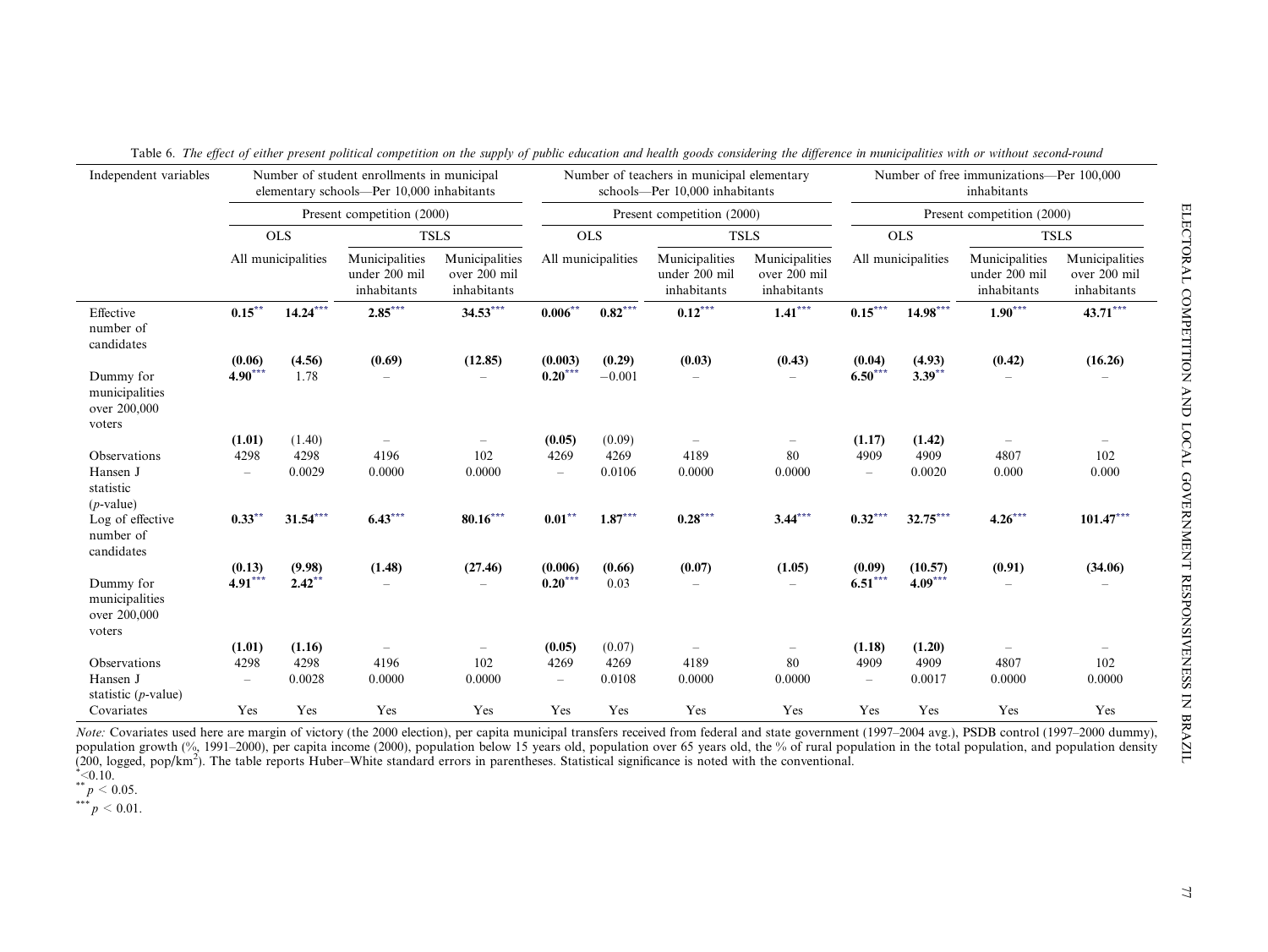<span id="page-11-0"></span>

| Independent variables                        |                     | Number of student enrollments<br>in municipal elementary<br>schools—Per 10,000 inhabitants |                       | Number of teachers in<br>municipal elementary<br>schools-Per 10,000<br>inhabitants | Number of free<br>immunizations-Per 100,000<br>inhabitants<br>Present competition (2000) |                                   |  |
|----------------------------------------------|---------------------|--------------------------------------------------------------------------------------------|-----------------------|------------------------------------------------------------------------------------|------------------------------------------------------------------------------------------|-----------------------------------|--|
|                                              |                     | Present competition (2000)                                                                 |                       | Present competition (2000)                                                         |                                                                                          |                                   |  |
|                                              | <b>OLS</b>          | <b>TSLS</b><br>All municipalities                                                          | <b>OLS</b>            | <b>TSLS</b><br>All municipalities                                                  | <b>OLS</b>                                                                               | <b>TSLS</b><br>All municipalities |  |
| Effective number of candidates               | $0.15***$<br>(0.06) | $14.38***$<br>(4.63)                                                                       | $0.006***$<br>(0.003) | $0.83***$<br>(0.29)                                                                | $0.14***$<br>(0.04)                                                                      | $15.16***$<br>(5.01)              |  |
| Dummy for municipalities over 200,000 voters | $4.92***$<br>(1.02) | 1.71<br>(1.43)                                                                             | $0.20***$<br>(0.05)   | $-0.004$<br>(0.09)                                                                 | $6.52***$<br>(1.18)                                                                      | $3.32***$<br>(1.45)               |  |
| Mayor is in the second-term                  | $-0.07$<br>(0.05)   | 0.20<br>(0.25)                                                                             | $-0.003$<br>(0.002)   | 0.01<br>(0.01)                                                                     | $-0.09$<br>(0.05)                                                                        | 0.16<br>(0.24)                    |  |
| <b>Observations</b>                          | 4296                | 4296                                                                                       | 4268                  | 4268                                                                               | 4907                                                                                     | 4907                              |  |
| Hansen J statistic $(p$ -value)              |                     | 0.0029                                                                                     |                       | 0.0108                                                                             |                                                                                          | 0.0020                            |  |
| Log of effective number of candidates        | $0.33***$<br>(0.13) | $31.81***$<br>(10.10)                                                                      | $0.01***$<br>(0.006)  | $1.87***$<br>(0.67)                                                                | $0.32***$<br>(0.09)                                                                      | $33.07***$<br>(10.69)             |  |
| Dummy for municipalities over 200,000 voters | $4.93***$<br>(1.02) | $2.36***$<br>(1.18)                                                                        | $0.20***$<br>(0.05)   | 0.03<br>(0.07)                                                                     | $6.52***$<br>(1.18)                                                                      | $4.04***$<br>(1.21)               |  |
| Mayor is in the second-term                  | $-0.07$<br>(0.05)   | 0.14<br>(0.23)                                                                             | $-0.003$<br>(0.002)   | 0.009<br>(0.01)                                                                    | $-0.09$<br>(0.05)                                                                        | 0.11<br>(0.23)                    |  |
| Observations                                 | 4296                | 4296                                                                                       | 4268                  | 4268                                                                               | 4907                                                                                     | 4907                              |  |
| Hansen J statistic( $p$ -value)              |                     | 0.0028                                                                                     |                       | 0.0109                                                                             |                                                                                          | 0.0017                            |  |
| Covariates                                   | Yes                 | Yes                                                                                        | Yes                   | Yes                                                                                | Yes                                                                                      | Yes                               |  |

Table 7. The effect of either present political competition on the supply of public education and health goods considering mayor reelected

Note: Covariates used here are margin of victory (the 2000 election), per capita municipal transfers received from federal and state government (1997–2004 avg.), PSDB control (1997–2000 dummy), population growth (%, 1991–2000), per capita income (2000), population below 15 years old, population over 65 years old, the % of rural population in the total population, and population density (200, logged, pop/km2). The table reports Huber–White standard errors in parentheses. Statistical significance is noted with the conventional.

\* $< 0.10$ .<br>\*\*  $p < 0.05$ .<br>\*\*\*  $p < 0.01$ .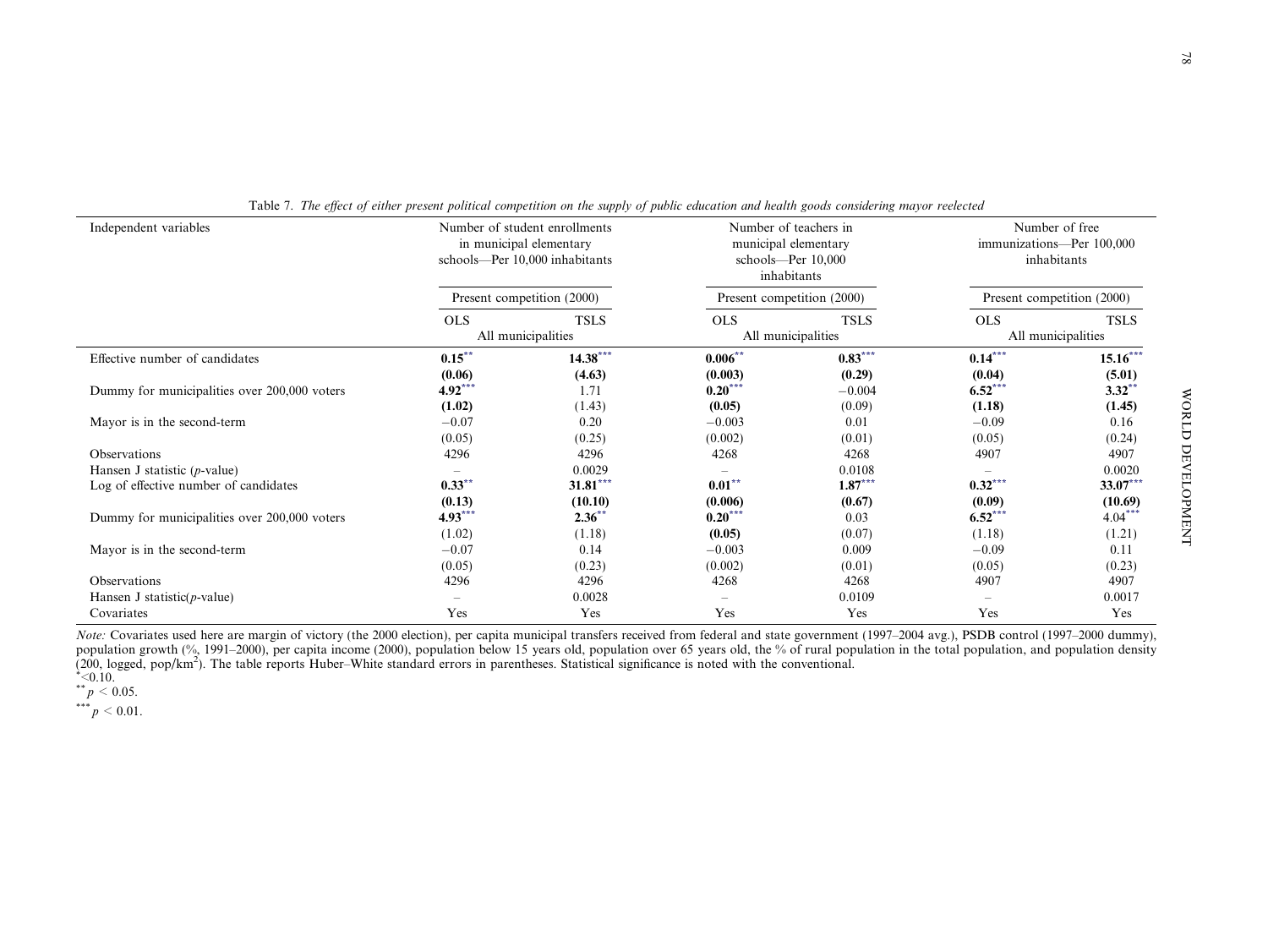kets as competitive economic markets where the larger number of candidates can reduce the rent of politicians in office and increase the supply of public goods; the latter, considering that politicians maximize votes and in a plurality system, associate the larger number of candidates with greater pork-barrel expenditure (a focus on the preference of minority groups) and lower supply of goods (the supply of public goods attends the preferences of a larger group of individuals, therefore, it is less focused). In empirical terms, [Chhibber and Nooruddin](#page-15-0) [\(2004\),](#page-15-0) when investigating India, and [Cleary \(2007\)](#page-15-0) for Mexican municipalities, showed that political competition reduces (does not affect, for the second author) the supply of public goods, while [Hecock \(2006\),](#page-15-0) when investigating Mexican States and [Ashworth et al. \(2010\),](#page-14-0) Flemish municipalities, showed the opposite.

Analyzing the institutional environment of each of the countries where the local investigations were realized, it is possible that the difference in the results is conditional upon the differences found in these environments. First, the partial or total absence of local government autonomy for deciding their own public policy (India, Mexico, and Belgium). Second, the party system is not sufficiently open to the entry or exit of competitors at the local level (Mexico and Belgium). Third, the participation of voters, who are the main beneficiaries of public policy, who cannot participate in the electoral process (in India, Mexico, and Belgium voting is not compulsory).

We choose to work with Brazilian local governments to test this relationship because the local government decides its own policy (other levels of government do not decide either the expenditure or the supply of local public goods), the party political system is open to the entry or exit of competitors (the candidates can decide to compete and to find a party to do so), and the vote is compulsory (public policy is chosen by different groups in society). In addition, municipalities have two other electoral rules that may also be affecting this relationship and we added it in our investigation. First, the possibility of a second-round for municipalities over 200,000 voters when the first candidate does not win the first-round with 51% of the valid votes (the run-off rule can further increase the number of candidates, considering that the literature observes that party strategy does not select strong candidates). Second, the term limit for mayors (a mayor can be reelected only once and in the second-term corruption and rent increases and the supply of public goods decreases).

Considering that one of the characteristics of a party political system is an opening for new candidates, the supply of public goods may be influencing the choice of candidates for certain municipalities (a reverse causality). Thus, there may be a bias in our estimate. To avoid this problem, we use the (federal) rule which establishes a fixed relationship between the number of seats on the local legislative body and the size of the local population (the 1991 census) for producing an IV. Two dummies were built and used as an IV for the effective number of candidates: medium and large size districts. Our idea is that more seats on the local legislative body (and parties) is a good fit for future candidates for mayor, because it is a natural career path for councilors (the number of seats in the 1996 election influences the number of candidates for mayor in the 2000 election). Our instrument was considered stronger (Fstatistic greater than 10 at the 1% level) for measuring ex-ante the number of effective candidates (the 2000 election affecting the 2001–04 term results) and our idea may be correct: the correlation between the number of local legislative bodies (parties) in the election before with the number of effective candidates in the mayoral election after is positive. Moreover, comparing the OLS and TSLS results it is possible to see that the bias is important and when the bias is correct (producing a robust estimate) the effect of political competition is stronger on the supply of public goods.

We have two options measuring competition considering the literature and the limitation of our data: the number of effective candidates and the margin of victory. We re-did [Cleary's](#page-15-0) [work \(2007\)](#page-15-0) using Brazilian municipal data, with the same technique (Log-Odds OLS Regressions), almost the same control variables, and with one of the variable dependents used by him (sewer coverage). It seems that the most suitable result is to use the effective number of candidates regardless of time (short-run and long-run). Thus, we decided to use the effective number of candidates as the main measure of competition and to control all results with the margin of victory considering both variables in the short-run.

The choice of public goods' variables (dependent variables) used in our investigation depended on the importance of social expenditure in local governments. We did not want to use public goods that were not representative of these governments. As education and health are the most important social expenditure for these governments, we use two educational public goods (teachers and student enrollments) and one health public good (free immunization) as representative.

In order to achieve our target, we test four hypotheses. First, whether electoral competition increases the supply of public goods. Second, which measure of competition (ex-ante term or ex-post term, signaling possible challengers) is more important for dealing with this relationship. Third, the effect of the run-off rule on this relationship. Fourth, the effect of the term limit on this same relationship (the same mayor reelected once).

The result indicates that electoral competition (the effective number of candidates) increases the supply of public goods in the Brazilian institutional environment. In the first hypothesis, one effective candidate, the number of student enrollments increases by 14.24 percentage points, the number of teachers by 0.82 percentage points, and the number of free immunizations by 14.98 percentage points. Following the Chicago School [\(Becker, 1983; Ferejohn, 1986; Polo, 1998; Witt](#page-14-0)[man, 1989, 1995\)](#page-14-0), our results may be showing that electoral competition dissipates the incumbent's rent (in the office) and increases the supply of public goods, unlike in [Lizzeri](#page-15-0) [and Persico \(2005\),](#page-15-0) in which a higher number of competitors increases spending on nondiffuse targets (a public good like education and health is not concentrated on specific groups).

It is not clear to us which measure is more important for affecting the supply of public goods (ex-ante or ex-post). However, we choose to report the ex-ante electoral competition result (mentioned before) because the results of IV were stronger with this measure. Our results show what is expected from the literature: in municipalities where the run-off rule is possible (over 200,000 voters), the supply of public goods is higher for all goods used as proxy than in municipalities that do not have this rule. According to the literature, this kind of electoral rule reduces the control of parties over the number of candidates and this effect can even increase the number of effective candidates more, which may explain the difference in the supply of public goods. [Wright and Riker \(1989\)](#page-15-0) show that in the run-off rule the number of candidates is higher because the aspiring candidate wants to be only one of the top two finishers and they were not previously discouraged by parties. Finally, the new term limit rule (one personal reelection for all mayors), which could increase the rent in office (corruption) does not affect the final results obtained before.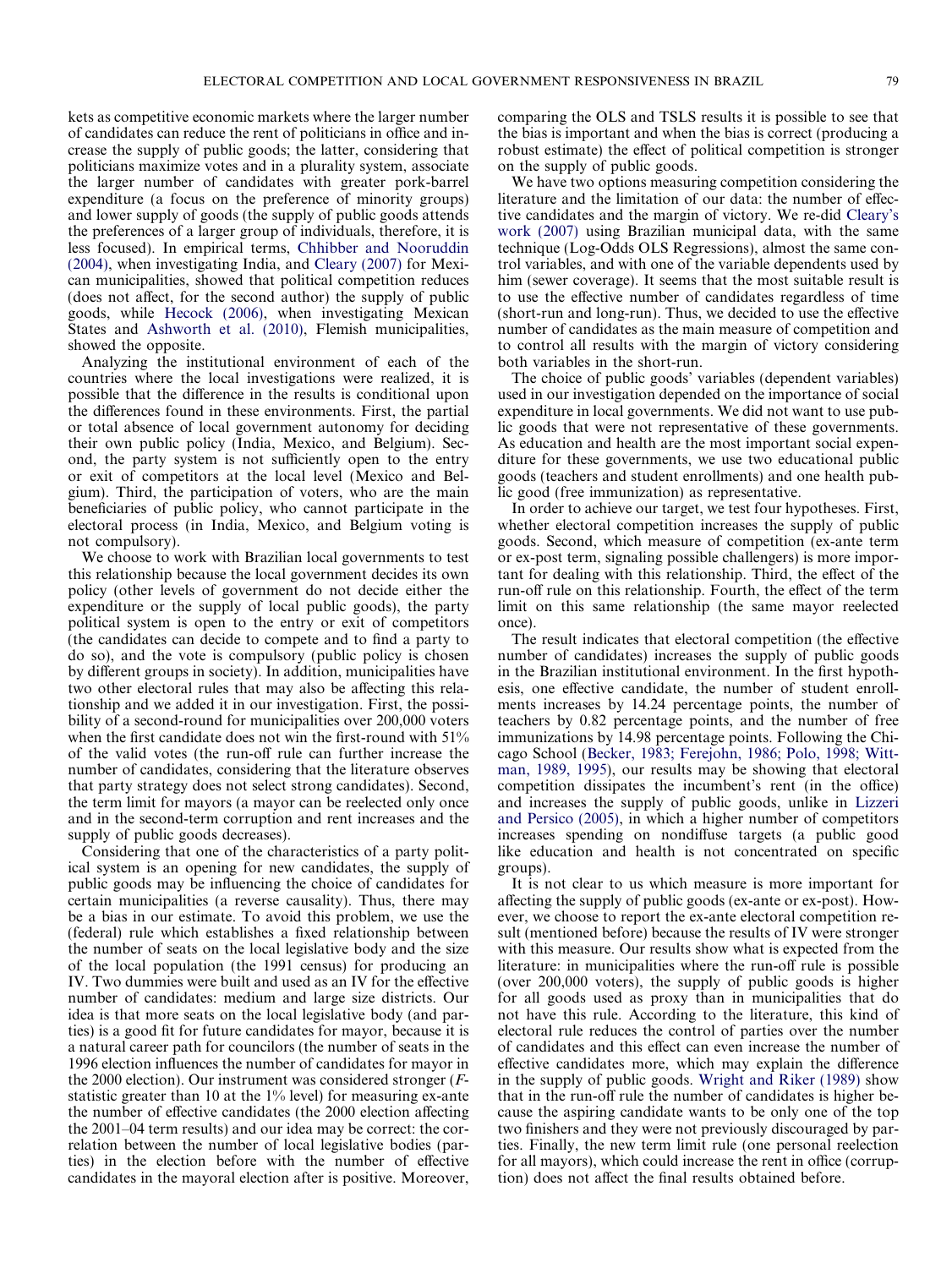# **NOTES**

1. India is a federalist country where sub-national governments are partially autonomous, and the Central Government of India provides varying degrees of full, partial, and limited autonomy within the state legislature.

2. For instance, according to law, municipalities with between 15,000 and 30,000 inhabitants can have 11 councilors. In this same population size band, all municipalities have the same number of councilors.

3. See [Brollo, Nannicini, Perotti, and Tabellini \(2010\)](#page-15-0) who use using the same argumentation for IV with regard to on another Brazilian rule (federal grants for municipalities).

4. According to the Government Finance Statistics Yearbook, IMF, 2003, tax revenues represent, on average, only 24% of the total revenue of municipalities. Only in the United Kingdom (with a unitary government system and local governments with less autonomy and few attributes) do current transfers amount to such a high share of local government revenues. Municipalities in Latin American neighbors, such as Mexico, Chile and Colombia, are far less dependent on transfers. Federations with large territories and broad social or economic diversity, such as Brazil (Russia, Canada, Australia and the United States) also have less transferdependent local governments.

5. Each municipality has its own "little constitution", called the organic law.

6. India, for instance, has three levels of governments (federal, state and local). Twenty-eight states have their local governments governed by their own state members and seven union territories, without local governments (governed directly by the federal government).

7. Voters can choose to vote for either individuals or parties. Parties do not choose the order of candidates on a list.

8. [Schlesinger \(1966\).](#page-15-0)

9. [Arvate, Mendes, and Rocha \(2010\)](#page-14-0) studied the possibilities of careers for mayors in Brazil.

10. The legal prohibition of running for another term does not prevent politicians from changing their electoral domicile to run for the position of mayor. In Minas Gerais state, the practice is common. The current mayor of Pirapora (North of Minas—2008–12), Warmillon Fonseca Braga (DEM) is an example. In 2016 he will complete 16 years as a mayor (8 years in Lagoa dos Patos and a further eight in Pirapora). Pirapora, the birthplace of Braga, is 100 km from Lagoa dos Patos.

## 11. See [Mainwaring and Scully \(1995\)](#page-15-0) and [Ames \(1995a,b\).](#page-14-0)

12. The greater number of parties also allows an individual to move to another party when he/she is not satisfied with that party's choices. Among strong candidates who are defeated in their own party, it is very common to join another party to try to run for election.

13. Voting is not compulsory in Mexico, the United States, Belgium and India (except in Gujarat state). In spite of the electoral legislation, [Power](#page-15-0) [\(2009\)](#page-15-0) does not accept the idea that voting is compulsory in Brazil because legal exemptions and the relevance of potential sanctions against nonvoters are small.

14. Voting is not compulsory in the United States. [Peltzman \(1992\)](#page-15-0) observes that voters are wealthier (well-informed) than non-voters in United States governor elections. [Verba, Schozman, and Brady \(1995\)](#page-15-0) find that educated and wealthy individuals participate far more frequently than their less well-educated and poorer counterparts.

15. A great piece of this development can be found on [Persson and](#page-15-0) [Tabellini's book \(2004\)](#page-15-0).

16. The weighted sum of voters' preferences should be considered as a benchmark. The electoral solution considers the median voter preference. If income distribution is symmetric then electoral competition still implements a socially optimal allocation. As income distribution is asymmetric for the majority of countries, redistributive taxation is used, such as [Meltzer and Richard's model \(1981\),](#page-15-0) and the final supply of public goods is greater than a socially optimal allocation.

17. The pivotal actor in electoral contests is not necessarily always the median voter. It may be optimal for executives in some institutional and strategic settings to target a narrow group of voters (e.g., voters in swing districts or partisan voters), whereas other contexts may encourage governments to represent broader electoral interests (see [Persson &](#page-15-0) [Tabellini, 2004\)](#page-15-0).

18. [Osborne and Slivinsky \(1996\)](#page-15-0) and Besley and Coates (1995) develop the model of "citizen-candidate". The idea of [Osborne and Slivinsky](#page-15-0) [\(1996\)](#page-15-0) is that the existing number of candidates depends on the relationship between the return to a citizens' holding office above their payoff for implementing their favorite policy and the cost of all participants who are running. If the ex-ante net return is positive and elevated, there are more incentives for candidates to run. Considering the example of the authors of three candidates, two being extremists in their position on policy (the supply of public goods), the third candidate enters the race solely because they prefer the resulting equal-probability lottery over their two rivals' positions (different from the extreme positions of the other two candidates). If he/she does not enter, the extremist whom he/she likes less will undoubtedly win. By entering, the moderate steals more votes from the extremist who is on the other side of the median from the extremist who is on the same side. Being pivotal in the election, he/she wins and imposes their preference. It has to be said that the final supply of public goods (policy) depends on the size of the incumbents rent in the holding office.

19. Although the Chicago School has claimed that electoral competition and democracy tend to produce efficient results, little analytical research has explored the problem of rents (the elected candidate can exploit their position to extract rents from office). [Wittman \(1989, 1995\), Becker \(1983\),](#page-15-0) and [Ferejohn \(1986\)](#page-15-0) were the first authors to consider that political competition can also reduce the politician's rent as a way of increasing the supply of public goods.

20. Problems of enforceability, verifiability, or observability of the supply of public goods after the election are not considered in this model.

21. Cox (1987) shows also that the political system with many parties is inefficient.

22. See the survey by [Cleary \(2007\)](#page-15-0) on the evolution of the Mexican Party system.

23. The measure of the efficiency level of Flemish local governments relates their total expenditure (i.e. the inputs used) on their provision of public goods (i.e. the outputs produced) using a non-parametric approach to obtain the efficiency ratings (Data Envelopment Analysis).

24. The results use data from 308 Belgian local governments in the year 2000.

25. See also [Persson and Tabellini \(2000\)](#page-15-0).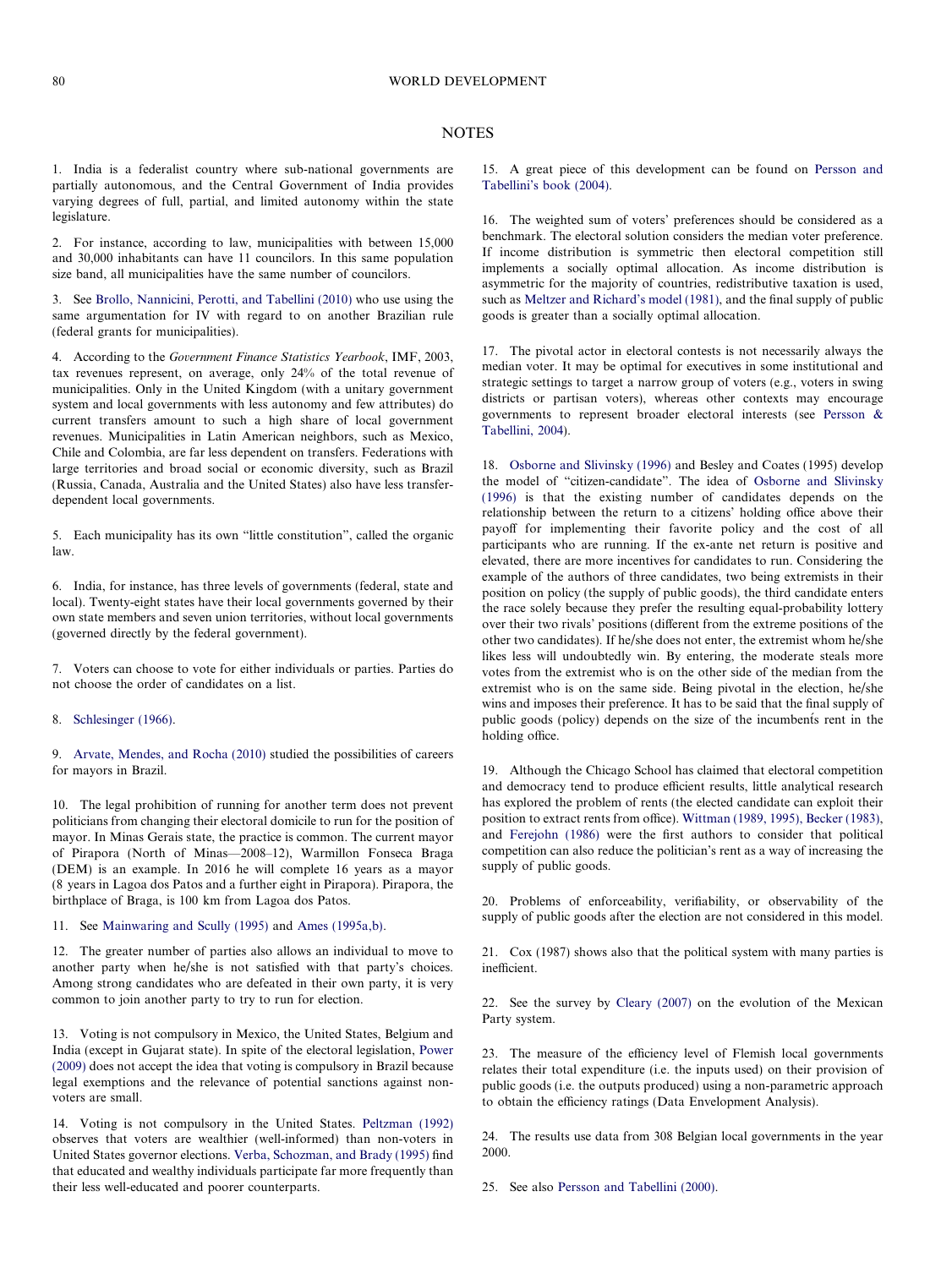<span id="page-14-0"></span>26.  $\kappa_{st} = -|d_{st} - 0.5|$  where  $d_{st}$  is the average share in the vote of Democrats or Republicans. Larger values for this variable correspond to states and periods with more political competition.

27. [Wright and Riker \(1989\)](#page-15-0) argue that a candidate can maximize his or her rank, rather than simply maximizing votes. Rank- maximization is appropriate for candidates under the run-off system in which candidates aim to finish among the top vote-getters.

#### 28. See [Persson and Tabellini \(2004\)](#page-15-0) and Besley and Smart(2007).

29. The Tribunal Superior Eleitoral (TSE) publishes electoral data. Unfortunately, electronic data are not available before. Data were available after the electronic ballot was introduced by Law # 9.100, from 1995 onwards. The 1996 municipal elections were the first to have electronic ballots in the vast majority of contests.

30. Following the 1988 Constitution (article 211), the municipality is responsible for elementary schools.

31. See http://www.inep.gov.br/basica/levantamentos/microdados.asp.

32. Brazil has a National Immunization Program (PNI) where the buying and the distribution of vaccines for municipalities are centralized in federal government. Moreover, federal government sends resources to the municipalities for immunizing the population, for epidemic control, and for combating dengue fever. In 1999, the federal government included flu immunization in the program, more municipalities and increased the number of those immunized. The federal budget for buying vaccines was R\$ 94 million (Br. Real in 1995) and R\$ 495 million (Br. Real in 2003).

33. See http://www.who.int/gho/countries/en/index.html.

34. See http://www2.datasus.gov.br/DATASUS/index.php?area=0205.

35. [Laakso and Taagepara \(1979\).](#page-15-0)

36. The effect of competition on the supply of public goods is a little lower when short-run competition variables are introduced.

37. The results do not change using tax revenue in the place of revenue transfers.

38. The transfers received by municipalities from state and federal governments have an important effect on local finances. They gain even more importance in the Brazilian case, since after the dictatorship period the 1988 Constitution led to the decentralization of federal tax revenue. Brazilian federal and state transfers occurred through either discretionary or legal funds. Discretionary transfers result from agreements or financial cooperation between the federal or state governments and the municipalities.

39. See http://www.tesouro.fazenda.gov.br/estatistica/est\_estados.asp. The nominal values were deflated by the IGP-DI (base  $= 2000$ ).

40. We intend to investigate the advantageous of the incumbent in these circumstances in another work.

41. See [Wooldridge \(2001\).](#page-15-0)

42. There are a great number of municipalities that establish a different number in their organic laws. However the Superior Court orders municipalities to obey the Constitution.

43. We control per capita federal transfers for all results.

44. Although the results for the number of student enrollments and teachers are shown separately, we estimate the same investigation using the number of student enrollments per teacher and the results are the same (competition increases the number of student enrollments per teacher). The results can be requested from the author.

45. The Hansen J Statistic (over-identification test of all instruments) indicates also that the instruments are appropriately uncorrelated with the error (Chi-square with p-vale significant at the minimum level of 99%).

46. In this same table are the FS results of all investigations realized in the work. As our investigation was reduced to ex-ante electoral competition after the main results, we show only FS results for the ex-ante electoral competition.

47. It is important to highlight that [Lizzeri and Persico \(2005\)](#page-15-0) developed their ideas considering a Parliamentary system.

48. A two-sample t-test (8.11) with equal variances establishes a difference between the average number of effective candidates between municipalities under and over 200,000 voters—the average number of effective candidates is higher for municipalities over 200,000 voters (2.55) than in those municipalities below (2.20).

49. [Chamon et al. \(2010\)](#page-15-0) obtained their results with municipalities with over 150,000 inhabitants.

#### **REFERENCES**

- Ames, Barry (1995a). Electoral rules, constituency pressures and pork barrel: Bases of voting in the Brazilian congress. The Journal of Politics, 57(2), 324–343.
- Ames, Barry (1995b). Electoral strategy under open-list proportional representation. American Journal of Political Science, 39(2), 406–433.
- Amorim Neto, Otavio, & Cox, Garry W. (1997). Electoral institutions, cleavage structures, and the number of parties. American Journal of Political Science, 41(1), 149–174.
- Angrist, J. D., & Evans, W. N. (1998). Children and their parent's labor supply: Evidence form exogenous variation in Family size. American Economic Review, 88(3), 450–462.
- Arvate, Paulo R., Mendes, Marcos, & Rocha, Alexandre (2010). Are voters fiscal conservatives? Evidence from Brazilian municipal elections. Estudos Economicos, 40(1), 67–101.
- Arvate, P. R., & Zoghbi, A. C. (2010). Intergenerational conflict and public education expenditure when there is co-residence between the elderly and young. Economics of Education Review, 29(6), 1165-1175.
- Ashworth, John, Geys, Benny, Heyndels, Bruno, & Wille, Fanny (2010). Political competition and local government performance: Evidence from Flemish municipalities. Working paper.
- Becker, Gary S. (1983). A theory of competition among pressure groups for political influence. Quarterly Journal of Economics, 98(3),  $371 - 400$ .
- Benoit, Kenneth (2002). The endogeneity problem in electoral studies: A critical reexamination of Duverger's mechanical effect. Electoral studies, 21(1), 35–46.
- Besley, Timothy, & Coates, Stephen (1997). An economic model of representative democracy. Quarterly Journal of Economics, 112, 85–114.
- Besley, Timothy, Persson, Torsten, & Sturm, Daniel M. (2007). Political competition, policy and growth: Theory and evidence from the United States. CEPR discussion papers, number 5138.
- Besley, Timothy, & Smart, Michael (2007). Fiscal restraints and voter welfare. Journal of Public Economics, 91, 755–773.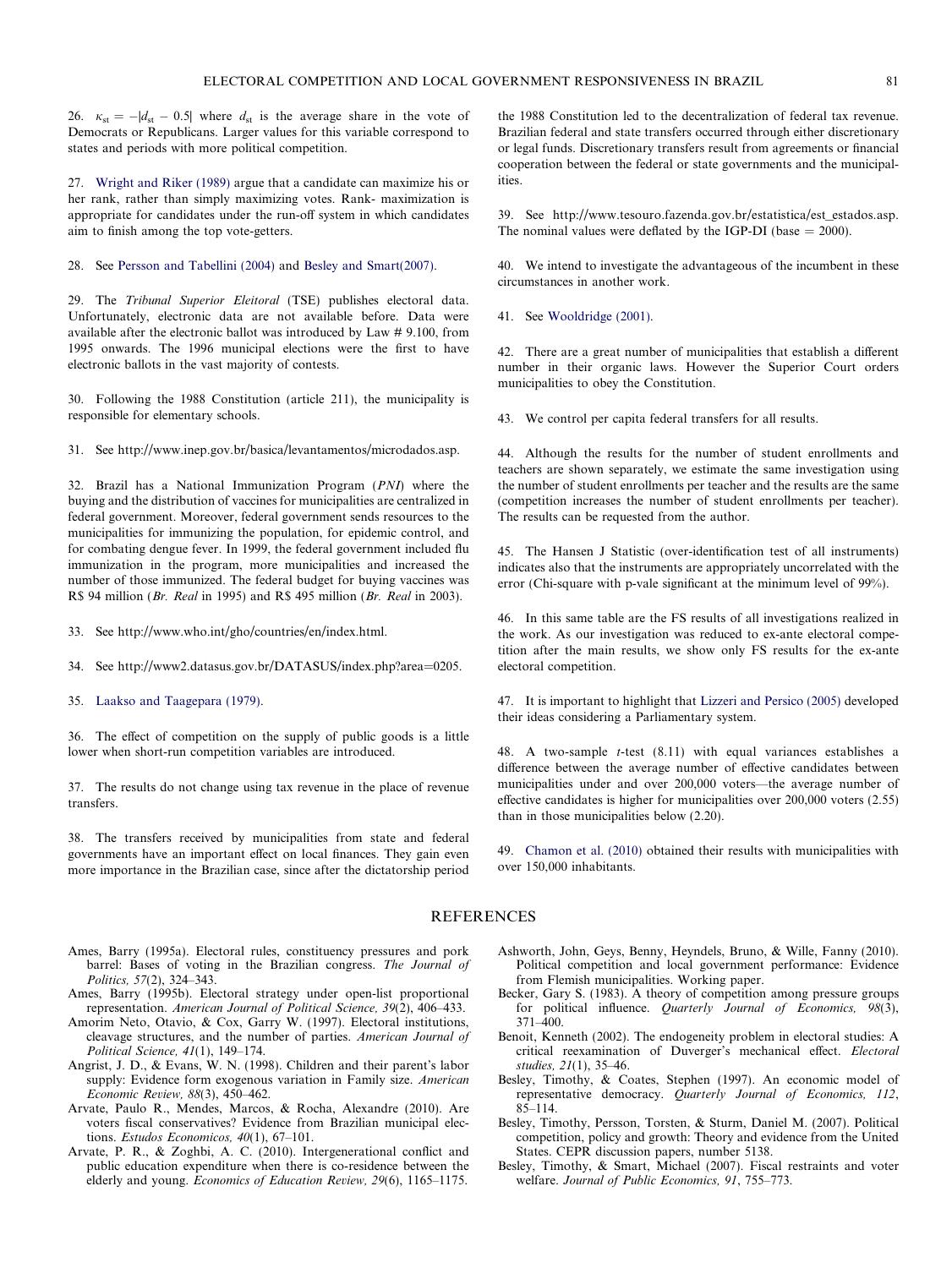- <span id="page-15-0"></span>Bordignon, Massimo, & Tabellini, Guido (2009). Modering political extremism: Single round vs run-off elections under pluraty rule. Working paper 348. IGIER (Innocenzo Gasparini Institute for Economic Research), Bocconi University.
- Brollo, F., Nannicini, T., Perotti, R., & Tabellini, G. (2010). The political resource curse. National Bureau of Economic Research, No. 15705.
- Brown, David, & Hunter, Wendy (2004). Democracy and human capital formation: Education spending in Latin America, 1980–1997. Comparative Political Studies, 37(7), 842-864.
- Button, J. W. (1992). A sign of generational conflict: The impact of Florida's aging voters on local school and tax referenda. Social Science Quarterly, 73, 786–797.
- Calvo, Ernesto, & Murillo, Maria Victoria (2004). Who delivers? Partisan clients in the argentine electoral market. American Journal of Political Science, 28(2), 151–177.
- Chamon, Marcos, João, M. P. De Mello, & Firpo, Sergio Pinheiro (2009). Electoral rules, political competition and fiscal spending: Regression discontinuity evidence from Brazilian municipalities. Department of Economy, PUC-RIO, number 559.
- Chen, Jowei (2008). Republican vote buying in the 2004 US Presidential election. Unpublished typescript, Stanford University.
- Chhibber, Pradeep, & Nooruddin, Irfan (2004). Do party systems count? The number of parties and government performance in the Indian states. Comparative Political Studies, 37(2), 152–187.
- Cleary, Matthew R. (2007). Electoral competition, participation, and government responsiveness in Mexico. American Journal of Political Science, 51(2), 283-299.
- Cox, Garry (1997). Making votes count: Strategic coordination in the World's electoral systems. Cambridge, UK: Cambridge University Press.
- Dahlberg, Matz, & Johansson, Eva (2002). On the vote-purchasing behavior of incumbent governments. The American Political Science Review, 96(1), 27–40.
- Downs, Anthony (1957). An economic theory of democracy. New York: Harper.
- Ferejohn, John (1986). Incumbent performance and electoral control. Public Choice, 30, 5–25.
- Finan, Frederico, & Ferraz, Claudio (2007). Electoral accountability and corruption in local governments: Evidence from audit reports. ISL discussion papers series, number 2843.
- Grossman, Gene M., & Helpman, Elhanan (1996). Electoral competition and special interest politics. Review of Economic Studies, 63, 265–286.
- Hecock, Douglas R. (2006). Electoral competition, globalization, and subnational education spending in Mexico, 1999–2004. American Journal of Political Science, 50(4), 950–961.
- Herron, Michael C., & Theodos, Brett A. (2004). Government redistribution in the shadow of legislative elections: A study of the illinois member initiative grants program. Legislative Studies Quarterly, 29(2), 287–311.
- Jones, Mark (1994). Presidential election laws and multipartism in Latin America. Political Science Quarterly, 47, 41–57.
- Laakso, Markku, & Taagepara, Rein (1979). Effective number of parties: A measure with application to West Europe. Comparative Political Studies, 12, 3–27.
- Ladd, H. F., & Murray, S. (2001). Intergenerational conflict reconsidered: County demographic structure and the demand for public education. Economics of Education Review, 20, 343–357.
- Lindbeck, Assar, & Weibull, Jorgen W. (1988). Balanced-budget redistribution as the outcome of political competition. Public Choice, 52, 273–297.
- Lizzeri, Alessandro, & Persico, Nicola (2005). A drawback of electoral competition. The provision of public goods under alternative electoral incentives. Journal of the European Economic Association, 3(6), 1318–1348.
- Mainwaring, Scott P. (2002). Rethinking party systems in the third wave of democratization: The case of Brazil. Stanford University Press.
- Mainwaring, Scott, & Scully, Timothy (1995). Parties and party systems in Latin America. Stanford: Stanford University Press.
- Meltzer, Allan H., & Richard, Stephen F. (1981). A rational theory of the size of government. Journal of Political Economy, 89, 914–927.
- Myerson, Roger B. (1993). Incentives to cultivate favored minorities under alternative electoral systems. American Political Science Review, 87(4).
- Oates, Willian (1999). An essay on fiscal federalism. Journal of Economic Literature, 37, 1120–1149.
- Ordeshook, Peter C., & Shvetsova, Olga V. (1994). Ethnic heterogeneity, district magnitude, and the number of parties. American Journal of Political Science, 38(1), 100–123.
- Osborne, Martin, & Slivinsky, Al (1996). A model of political competition with citizen parties. Quarterly Journal of Economics, 111(1), 65-96.
- Peltzman, Samuel (1992). Voters as fiscal conservatives. Quarterly Journal of Economics, 100(2), 327–361.
- Persson, Torsten, & Tabellini, Guido (2000). Political economics: Explaining economic policy. The MIT Press.
- Persson, Torsten, & Tabellini, Guido (2004). Constitutions and economic policy. Journal of Economic Perspectives, 18(1), 75–98.
- Polo, Michele (1998). Electoral competition and political rents. IGIER working paper, number 144 (p. 28).
- Poterba, J. M. (1997). Demographic structure and the political economy of public education. Journal of Policy Analysis and Management, 16, 48–66.
- Poterba, J. M. (1998). Demographic change, intergenerational linkages, and public education. The American Economic Review, 88(2), 315–320.
- Power, Timothy J. (2009). Compulsory for whom? Mandatory voting and electoral participation in Brazil, 1986–2006. Journal of Politics in Latin America, 1(1), 97–122.
- Samuels, David (1997). Determinantes do Voto Partidário em Sistemas Eleitorais Centrados no Candidato: Evidências sobre o Brasil. Dados, 40(3).
- Schlesinger, Joseph A. (1966). Ambition and politics: Political careers in the United States. Chicago: Rand McNally.
- Stasavage, David (2005). Democracy and education spending in Africa. American Journal of Political Science, 49(2), 343–358.
- Svensson, Jakob (2005). Controlling spending: Electoral competition, polarization and endogenous platforms. World Bank. Working paper.
- Taagepera, Rein, & Shugart, Matthew Soberg (1993). Predicting the number of parties: A quantitative model of Duverger's mechanical effect. American Political Science Review, 87(2), 455–464.
- Verba, Sidney, Schozman, Key Lehman, & Brady, Henry E. (1995). Voice and equality: Civic voluntarism in American politics. Harvard University Press.
- Wittman, Donald (1989). Why democracies produce efficient results. Journal of Political Economy, 97(6), 1395–1424.
- Wittman, Donald (1995). The myth of democratic failure: Why political institutions are efficient. Chicago: Chicago University Press.
- Wooldridge, Jeffrey M. (2001). Econometric analysis of cross section and panel data. MA, Boston: The MIT Press.
- Wright, Stephen G., & Riker, William H. (1989). Plurality and run-off systems and numbers of candidates. Public Choice, 60, 155–175.